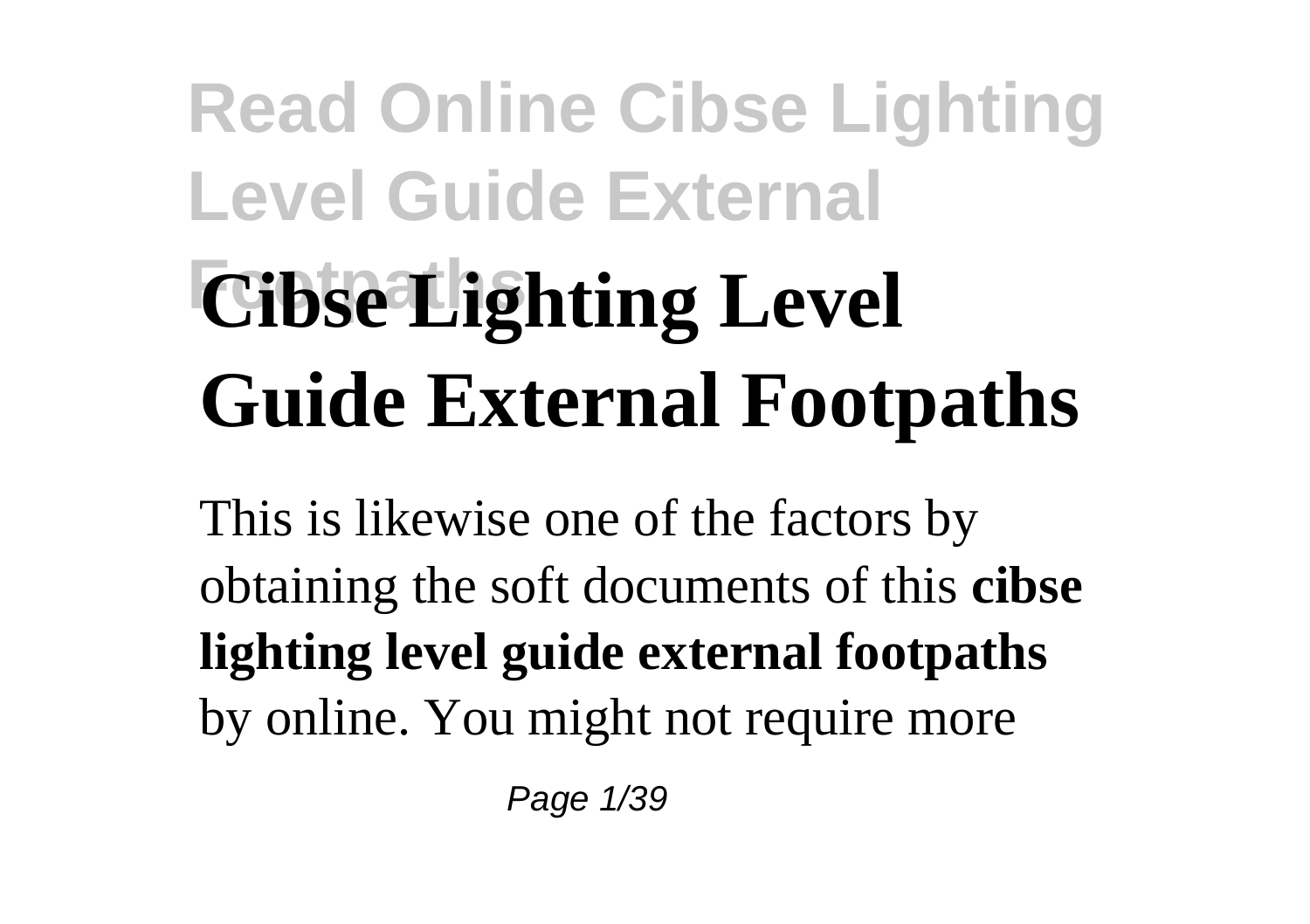epoch to spend to go to the ebook opening as with ease as search for them. In some cases, you likewise pull off not discover the broadcast cibse lighting level guide external footpaths that you are looking for. It will certainly squander the time.

However below, with you visit this web Page 2/39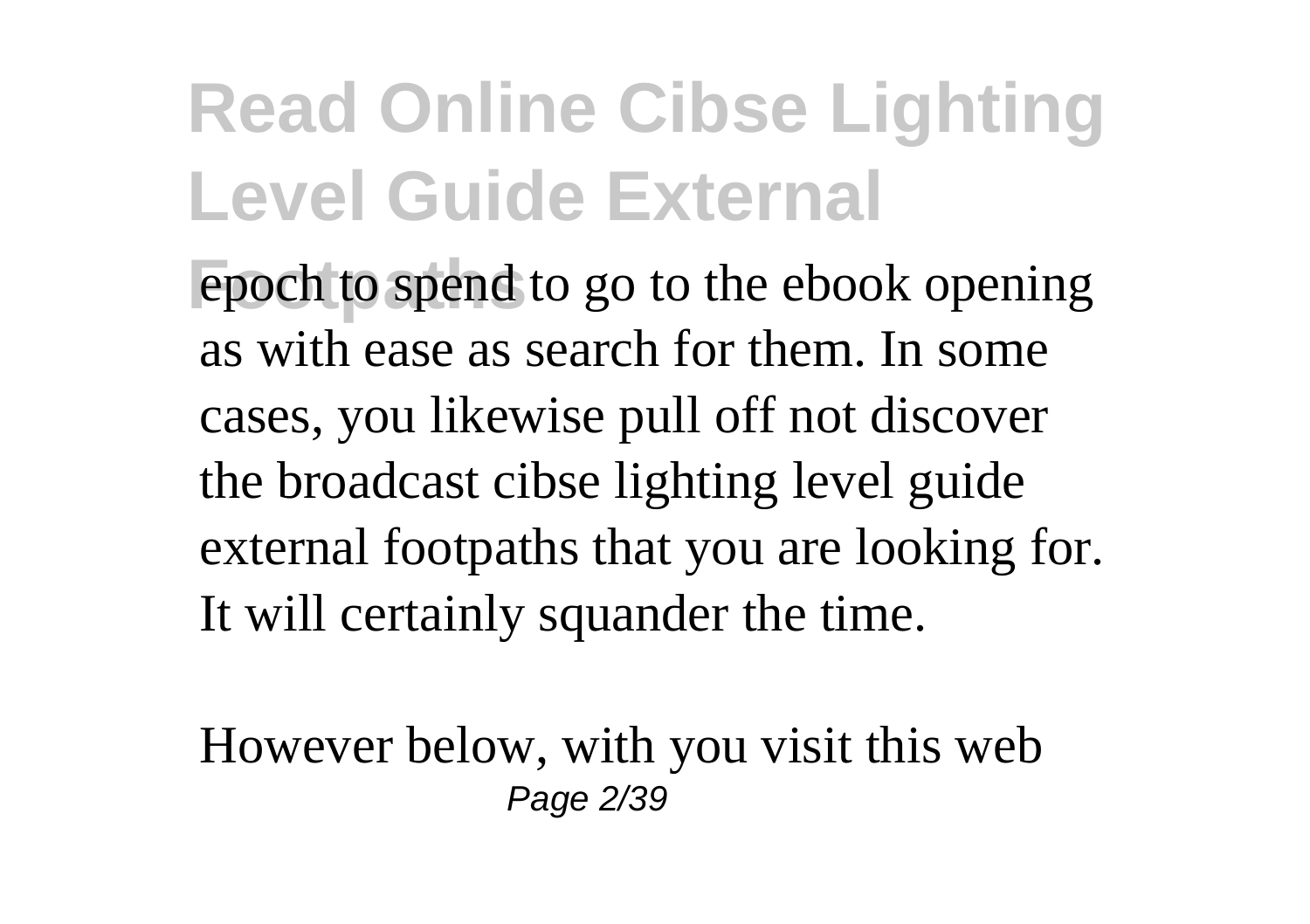**page, it will be thus definitely easy to get** as capably as download lead cibse lighting level guide external footpaths

It will not assume many grow old as we notify before. You can attain it though play something else at house and even in your workplace. as a result easy! So, are Page 3/39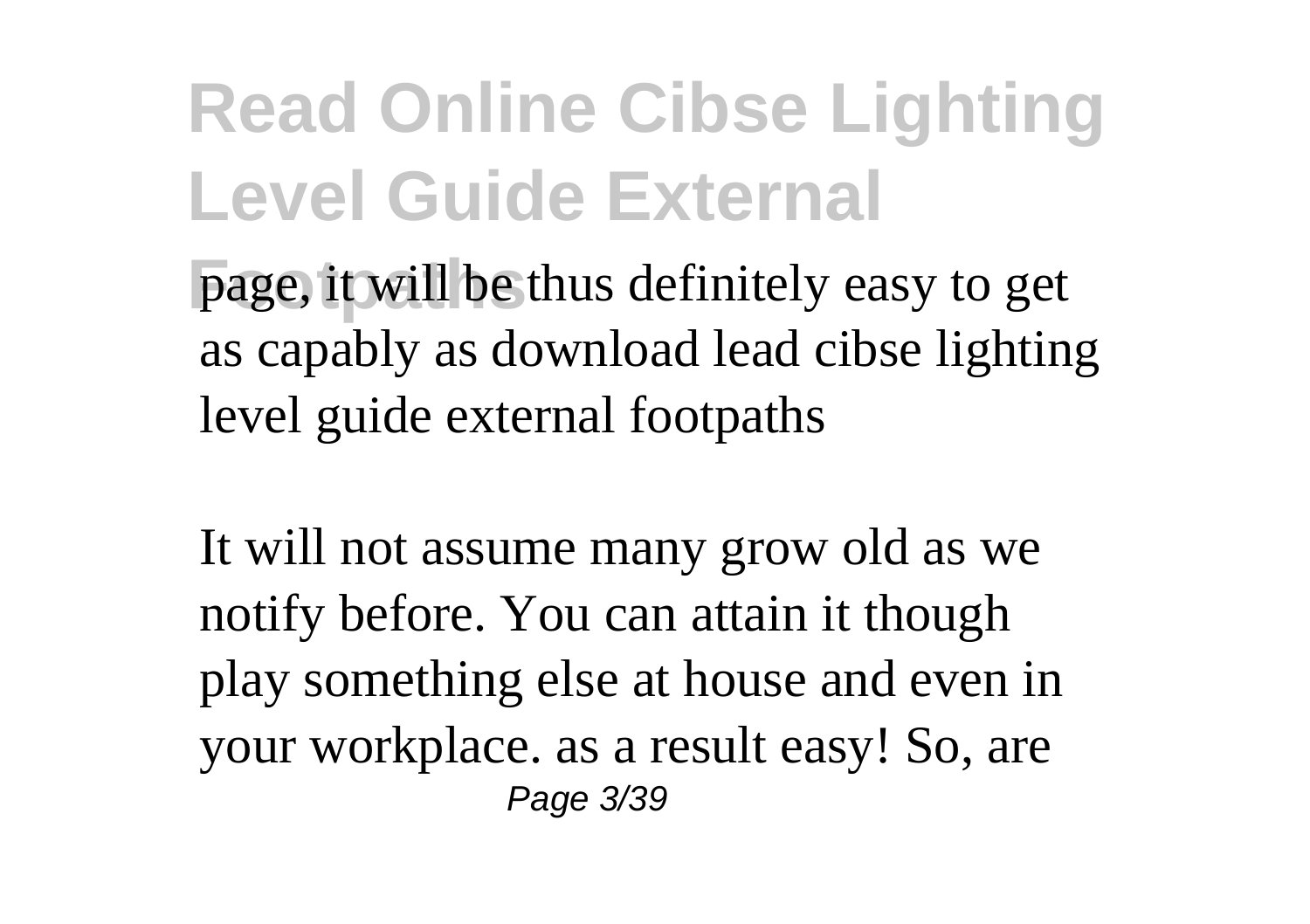**Fou question?** Just exercise just what we give below as well as review **cibse lighting level guide external footpaths** what you subsequently to read!

Lighting Level requirements**Daylighting a guide for designers** BOOK LIGHT - Page 4/39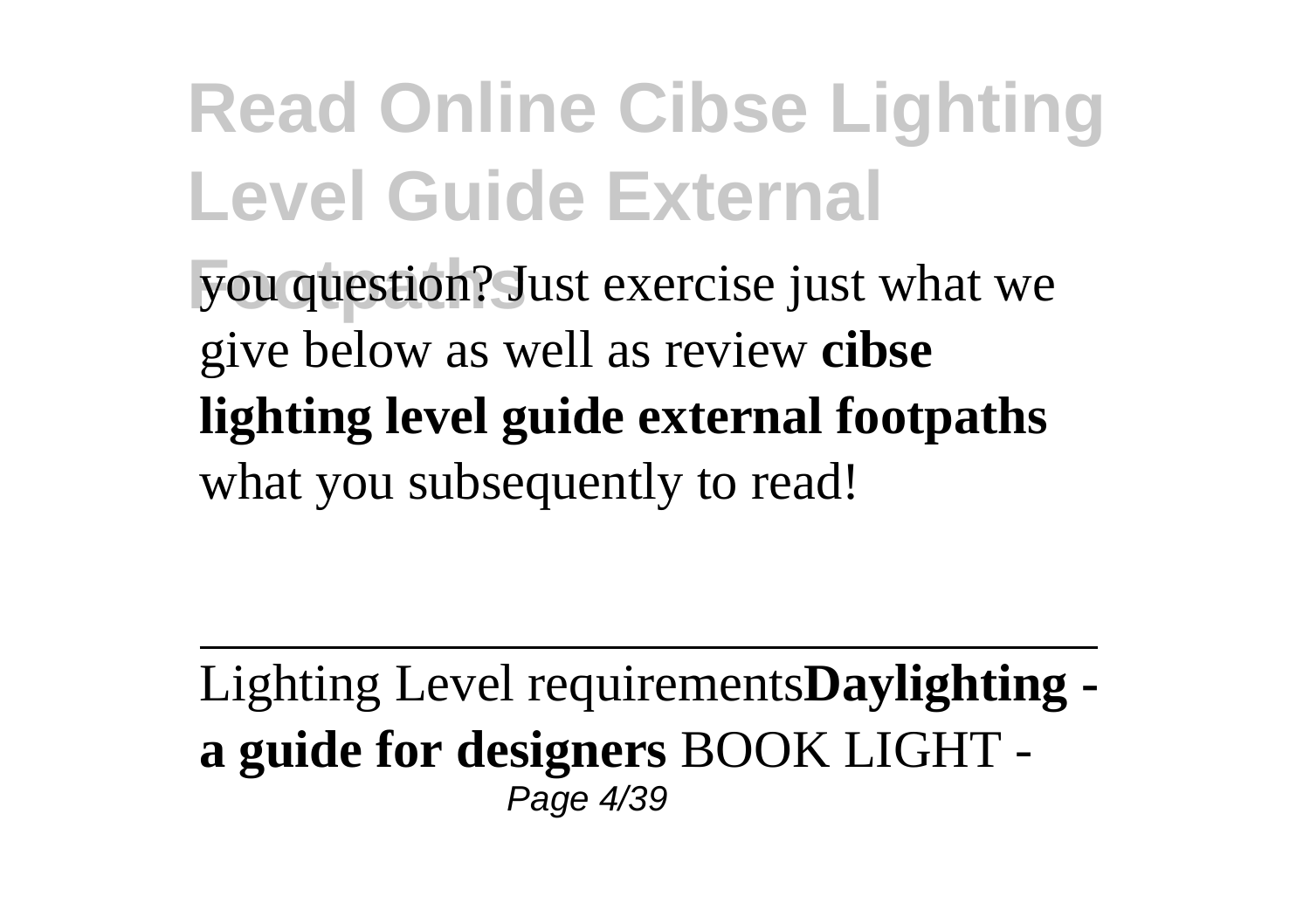**Fechniques and setups Lux level** requirements for pedestrian or footpaths CIBSE Daylight Group: Daylight: Sleep, Health and Myopia **What is Lumen method?**

Alternative Maintenance StrategiesLumen Method Lighting Calculation Example New European Standard for Daylight of Page 5/39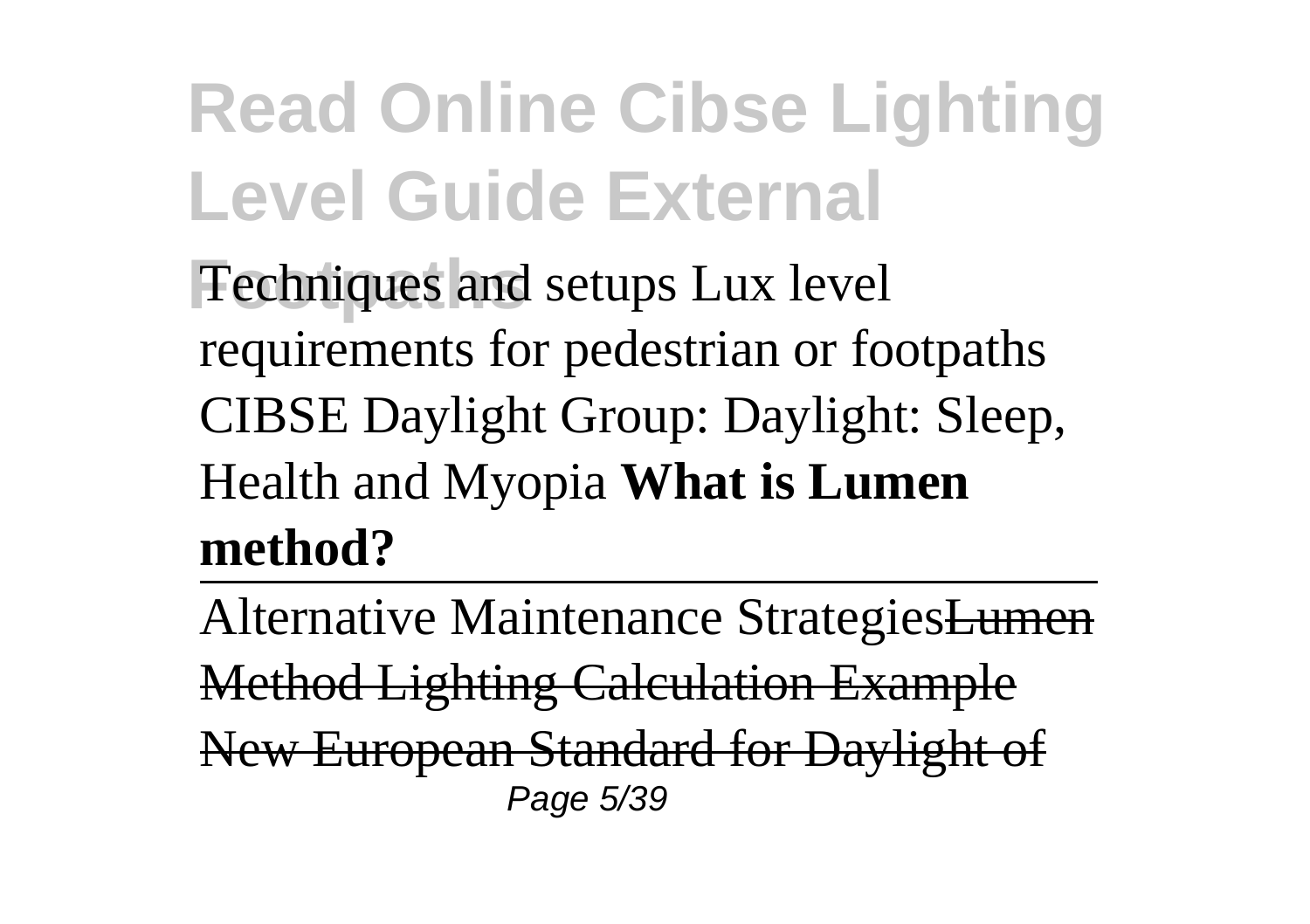**Footpaths** Buildings (EN 17037) CIBSE Daylight Group: WELL \u0026 Daylight; CBDM \u0026 Health Climate-Based Daylight Modelling (CBDM) for Health \u0026 Wellbeing Emergency Lighting Webinar BS5266 Part 1 - 2016 HAND DRAFTING - ELECTRICAL \u0026 LIGHTING DESIGN **Lux and Lumens Explained:** Page 6/39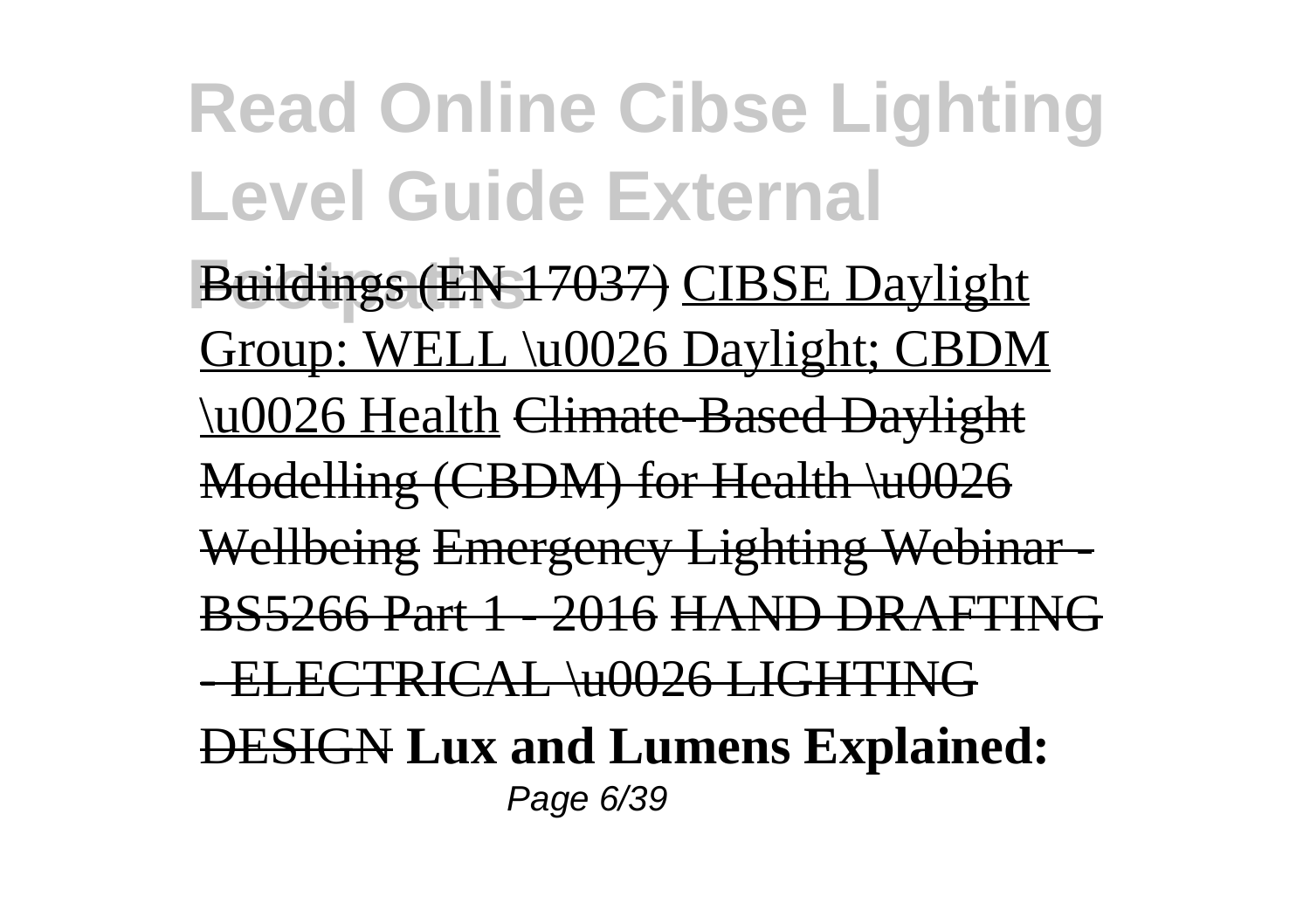**How They Can Help and Hurt When Buying Lights How Much Light Does My Room Need? Lighting Design | Lighting Calculation Formula** *Daylight Factor How to Borrow Natural Light - An Architect's Strategy Guide* Integral LED - What are lumens? How to Measure LED Lights Types of Light Distribution | Pass Page 7/39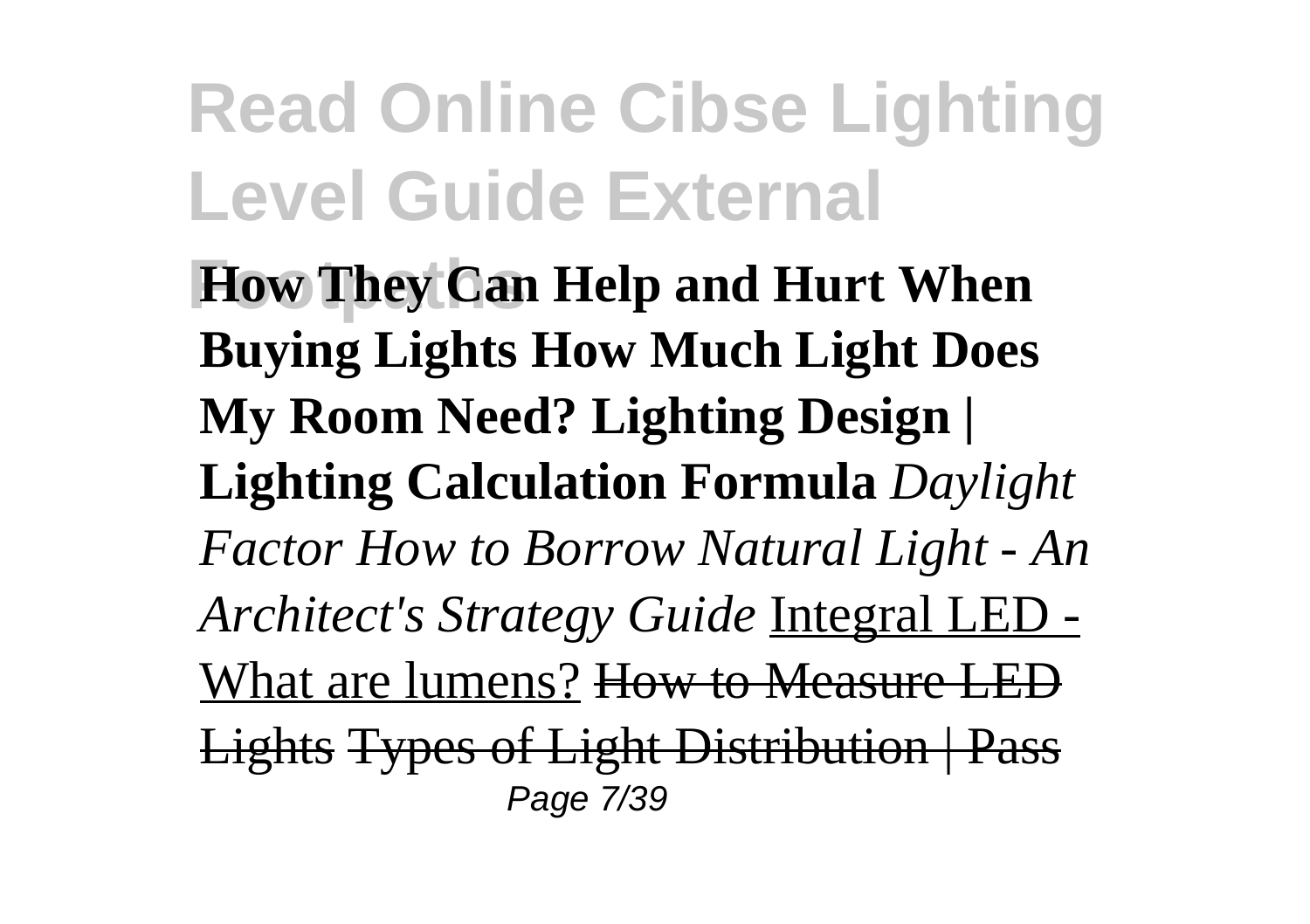**Formular the ARE 5.0** *Lumens per Watt \u0026 LED Efficacy - Aurora Lighting Presents* Lighting Calculations: Lumen Method CIBSE Daylight Group: Colour of Daylight Indoors **The Do's and Don'ts of Lighting: Ambiant, Accent and Task lighting // Lighting Design Basics EPG Power Hour Responsible** Page 8/39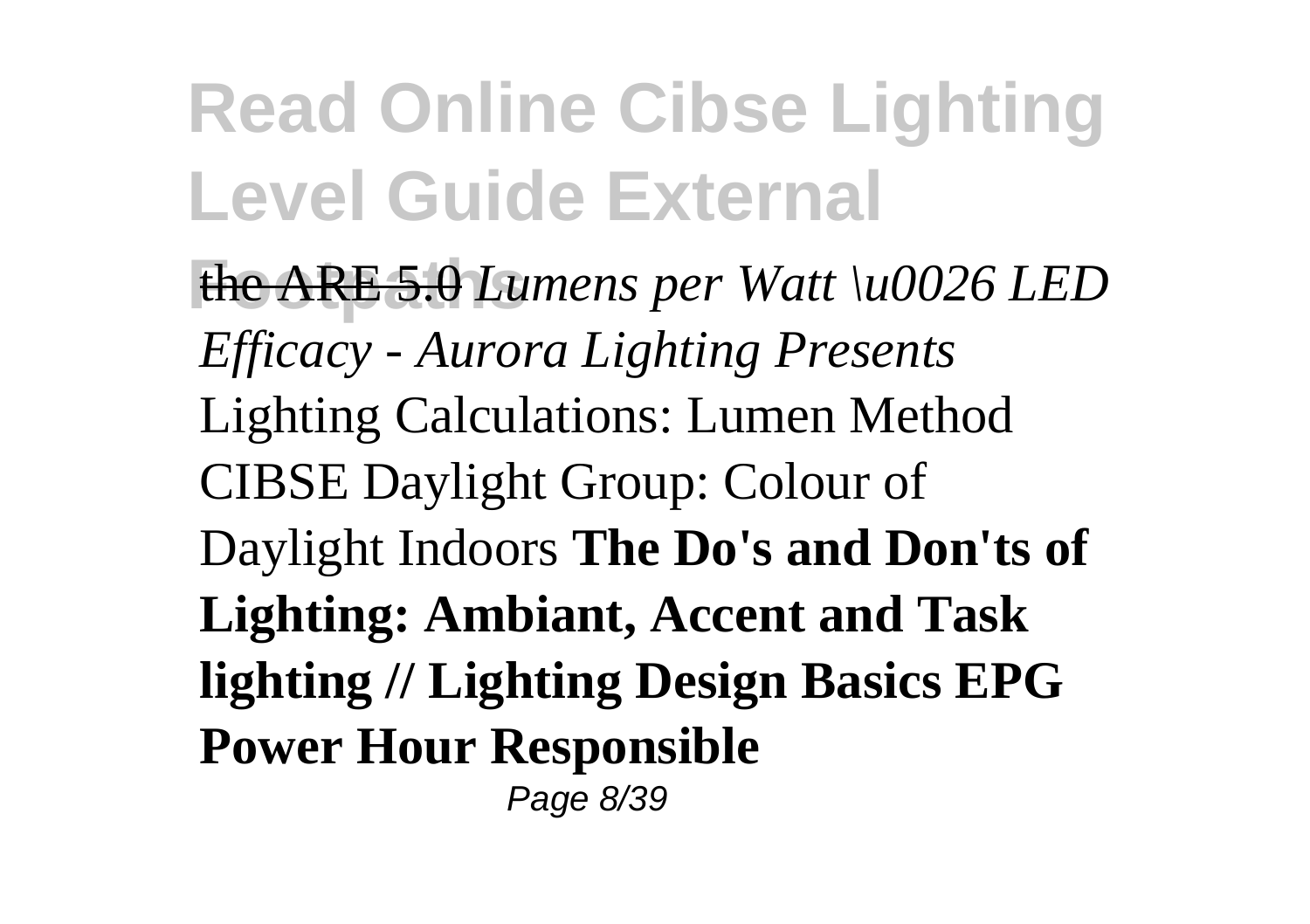#### **Footpaths Refurbishment**

Daylight within planning guidance in London - CIBSE Daylight Group

SLL Lighting Handbook*Postgraduate Open Event | Kent School of Architecture and Planning* Introduction to the IES Handbook

Cibse Lighting Level Guide External Page 9/39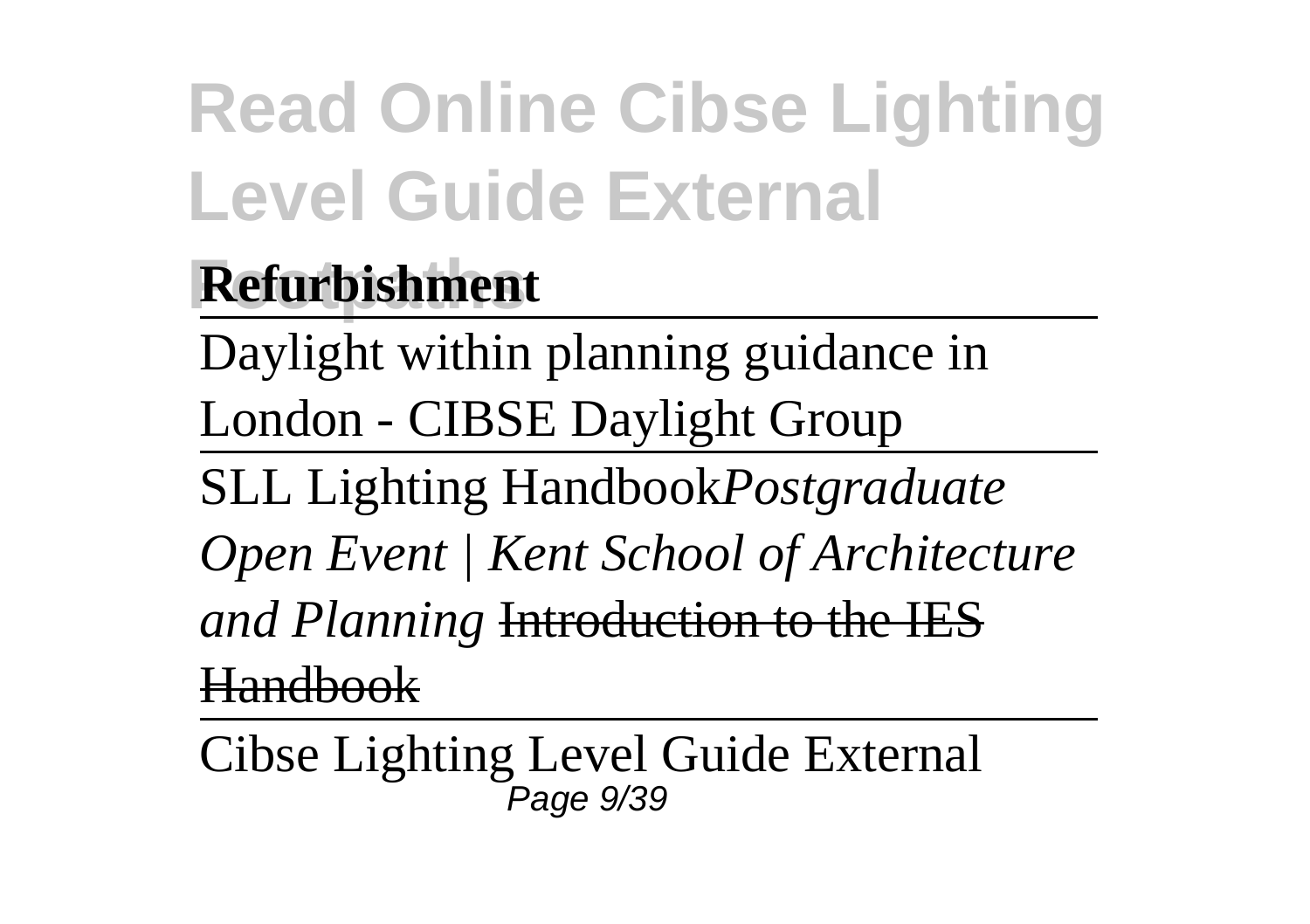**SLL Lighting Guide 8: Lighting for** Museums and Art Galleries (2015) SLL Lighting Guide 9: Lighting for Communal Residential Buildings (2013) (under review) SLL Lighting Guide 10: Daylighting - A Guide for Designers: Lighting for the Built Environment (2014) SLL Lighting Guide 11: Surface Page 10/39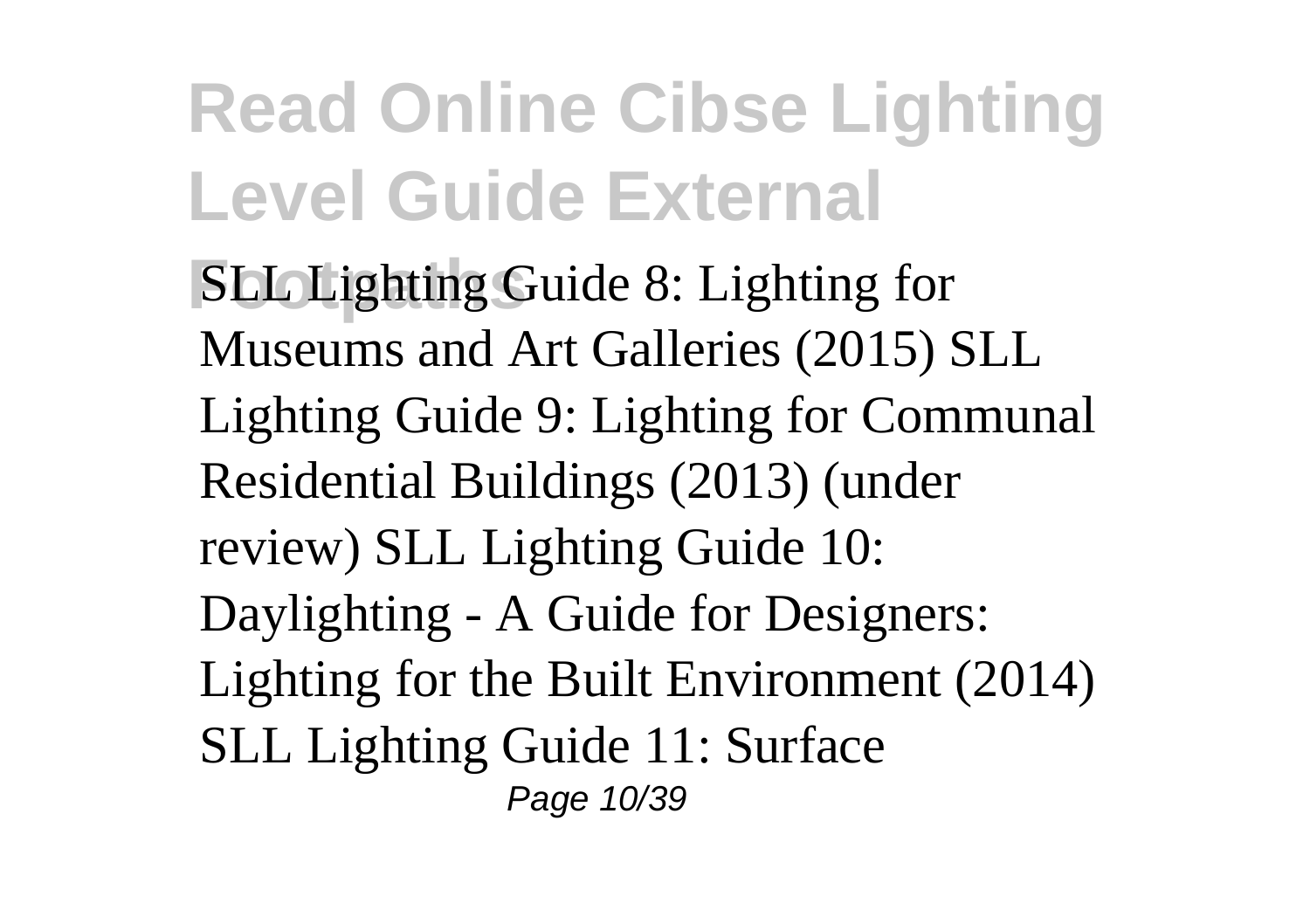#### **Read Online Cibse Lighting Level Guide External Reflectance and Colour (2001)**

CIBSE - SLL Lighting Guides Recommended Lighting Level Area Recommended Lighting Level; Offices: General: 500 lux: Drawing office: 500 lux: Computer work stations: 300 – 500 lux: Page 11/39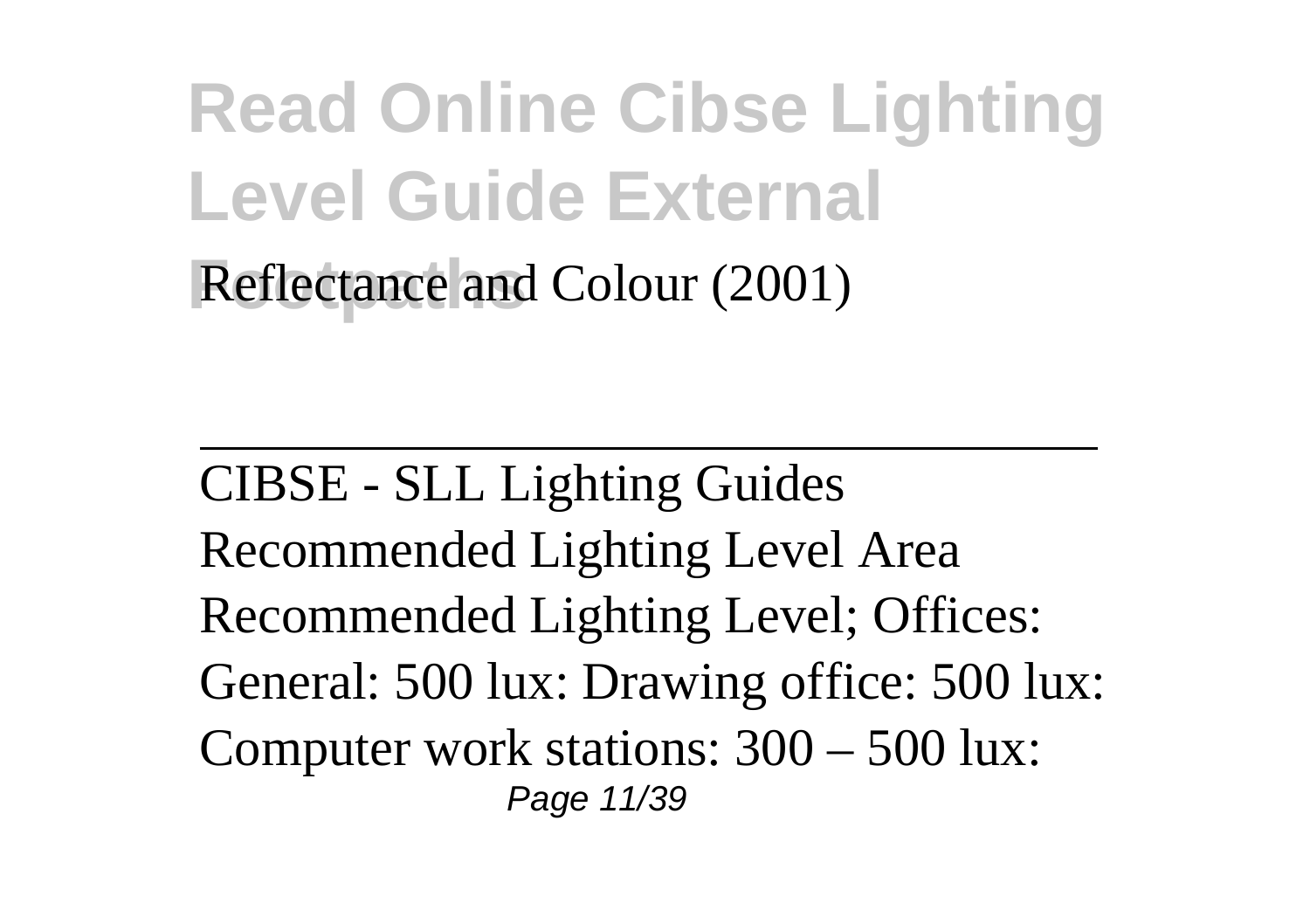**Following boards: 750 lux: Filing rooms:** 300 lux: CAD design areas: 300 – 500 lux: Print rooms: 300 lux: Retailing: Small retail outlets: 500 lux: DIY superstore: 1000 lux: Supermarkets: 750 lux: Garden centres: 500 lux: Hypermarkets: 1000 lux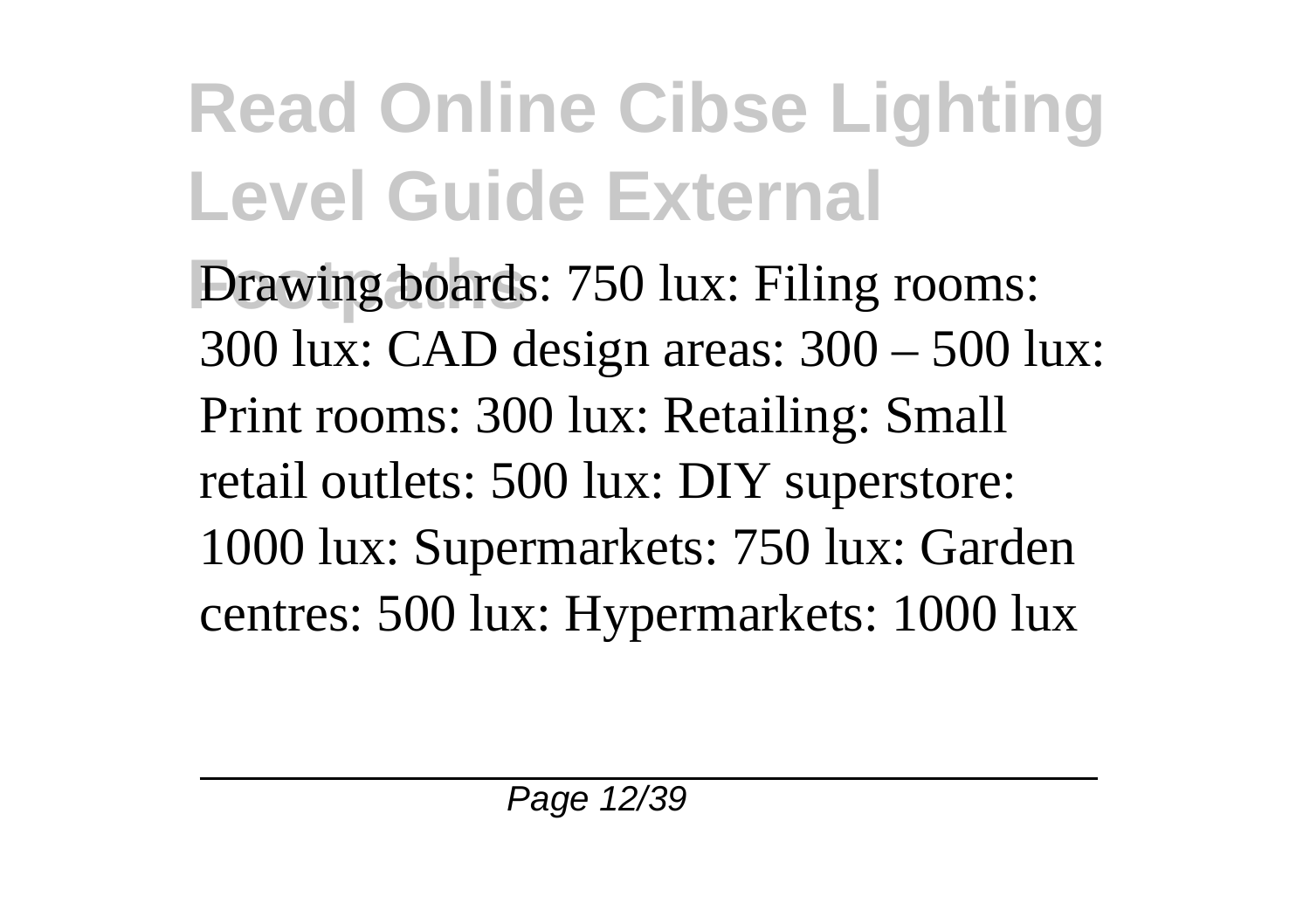- **CIBSE Recommended Lighting Levels -**Mount Lighting
- Area Recommended lighting level Area Recommended lighting level. Lifts 100 Lux Atria 50 – 200 Lux Corridors & Stairs 100 Lux Atria with Plants 500 – 3000 Lux Escalators/Conveyors 150 Lux Entrances/Exits 200 Lux. Our Guide for Page 13/39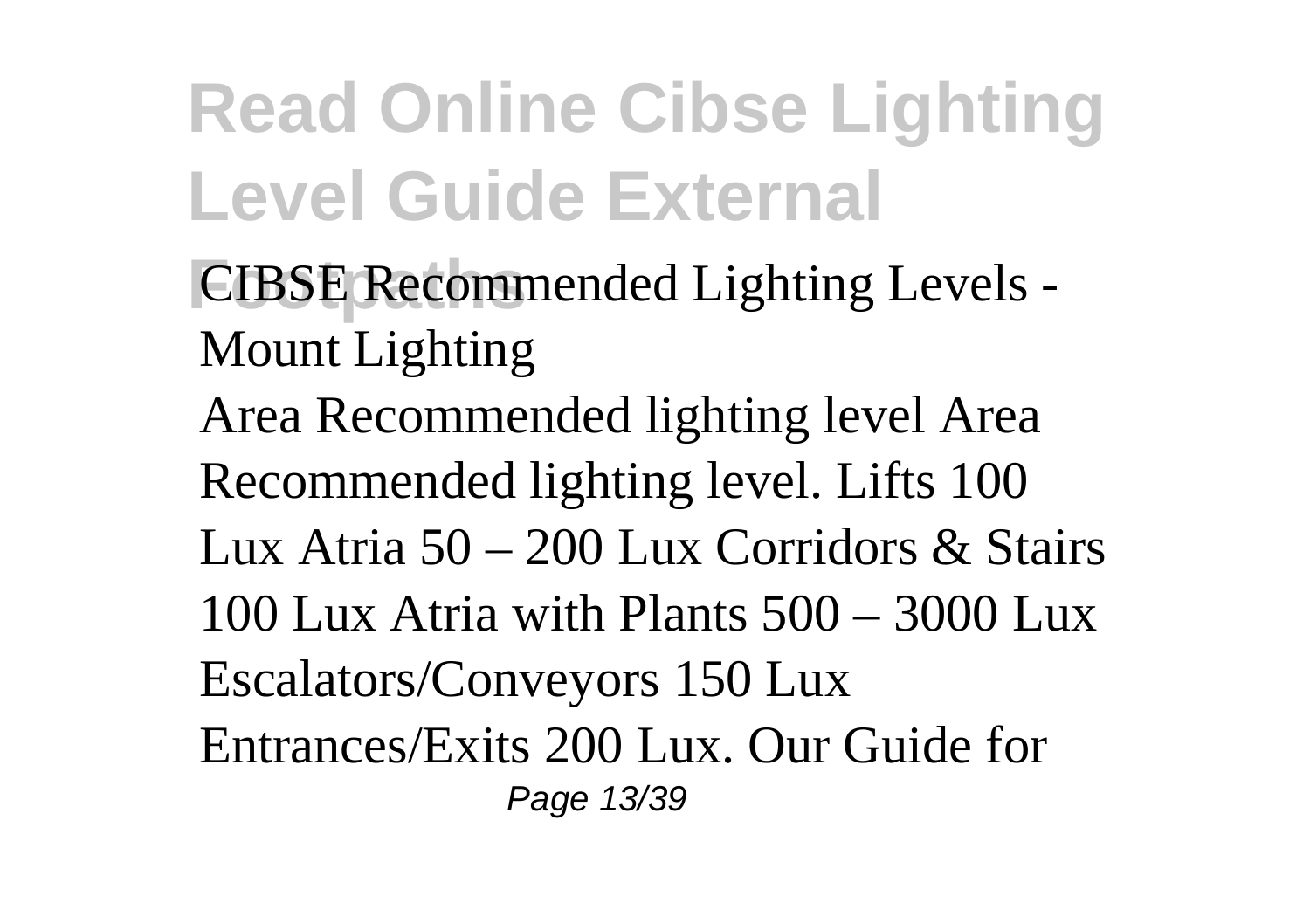**Read Online Cibse Lighting Level Guide External CIBSE Recommended Lighting Levels** Recommended Products. For more information call 01727 836 695 or email sales@mountlighting.co.uk.

#### MOUNT LIGHTING'S GUIDE FOR CIBSE RECOMMENDED LIGHTING Page 14/39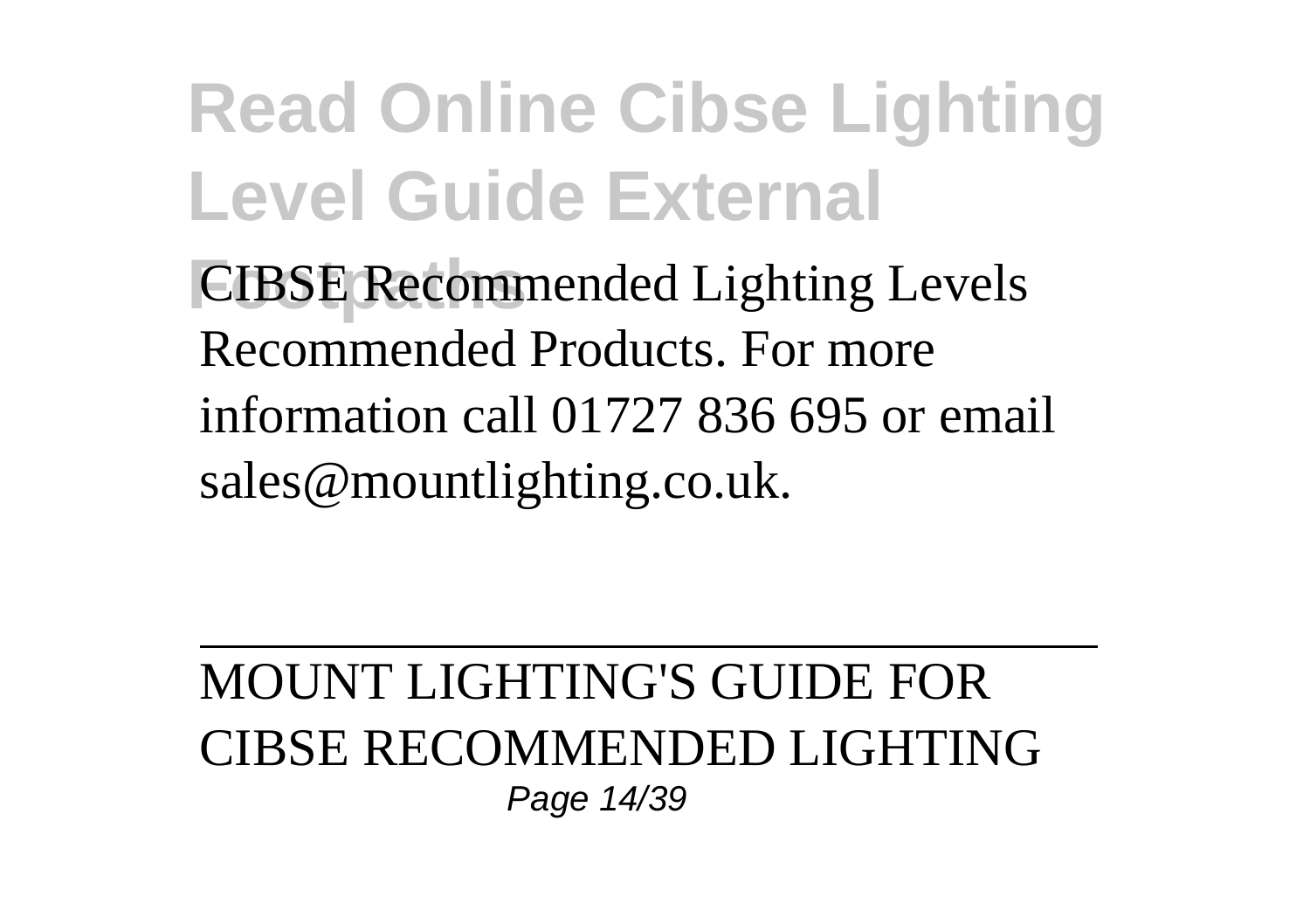As this cibse lighting level guide external footpaths, it ends occurring innate one of the favored books cibse lighting level guide external footpaths collections that we have. This is why you remain in the best website to see the amazing books to have. The browsing interface has a lot of Page 15/39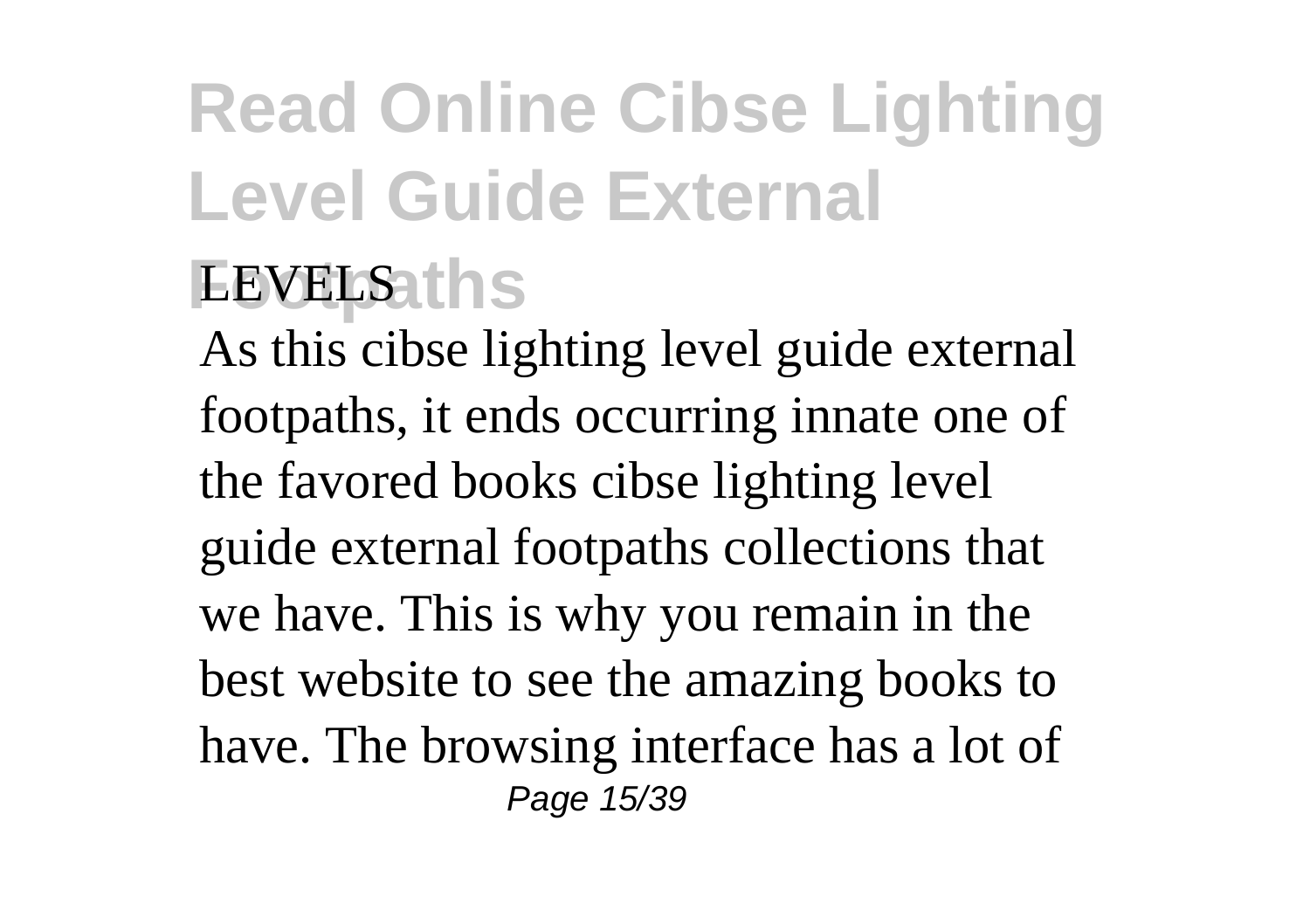#### **Read Online Cibse Lighting Level Guide External** room to improve, but it's simple enough to use.

Cibse Lighting Level Guide External Footpaths Access Free Cibse Lighting Level Guide External Footpaths Cibse Lighting Level Page 16/39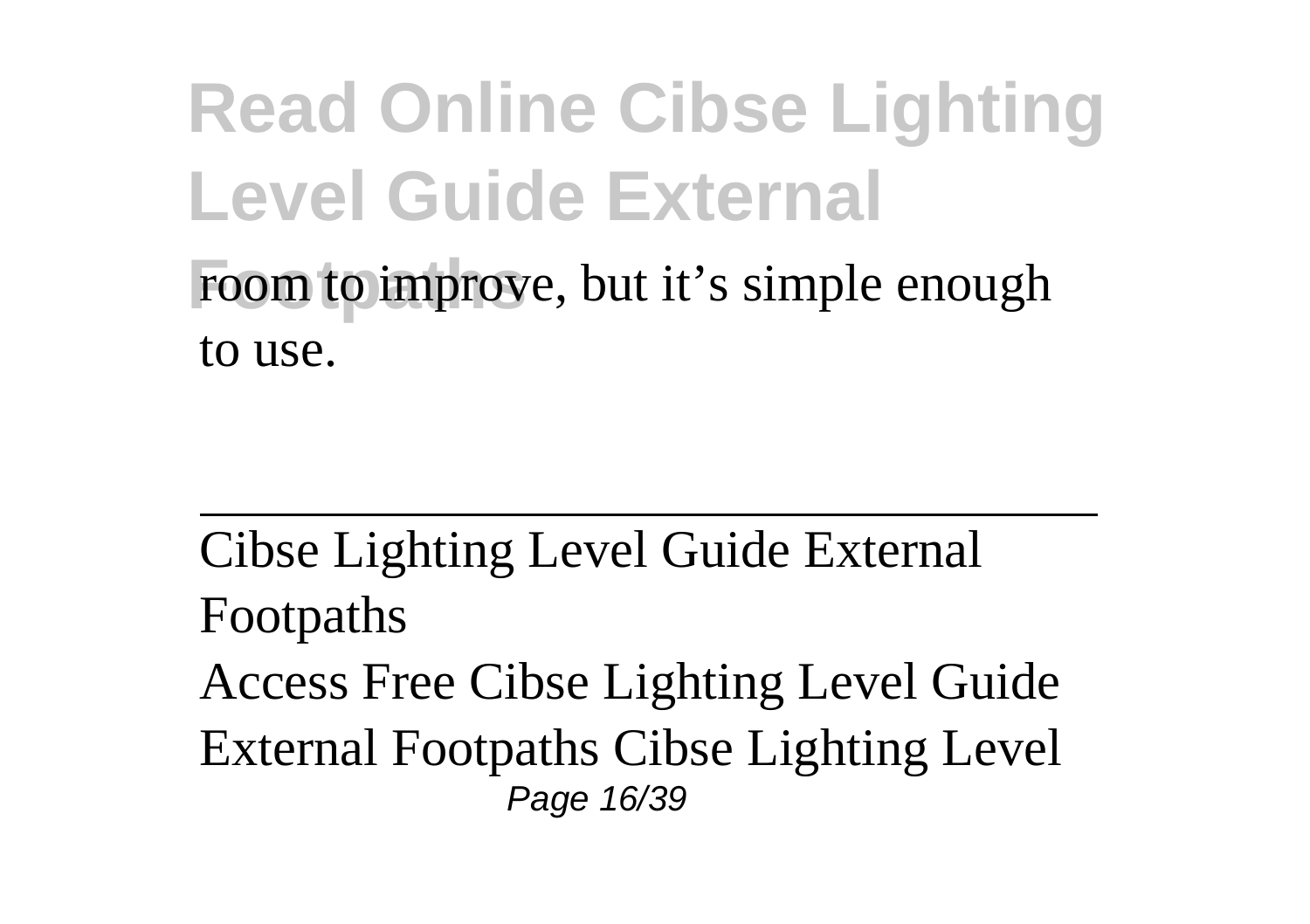**Footpaths** Guide External Footpaths As recognized, adventure as with ease as experience virtually lesson, amusement, as skillfully as accord can be gotten by just checking out a book cibse lighting level guide external footpaths also it is not directly done, you could bow to even more in relation to this life, approaching the ... Page 17/39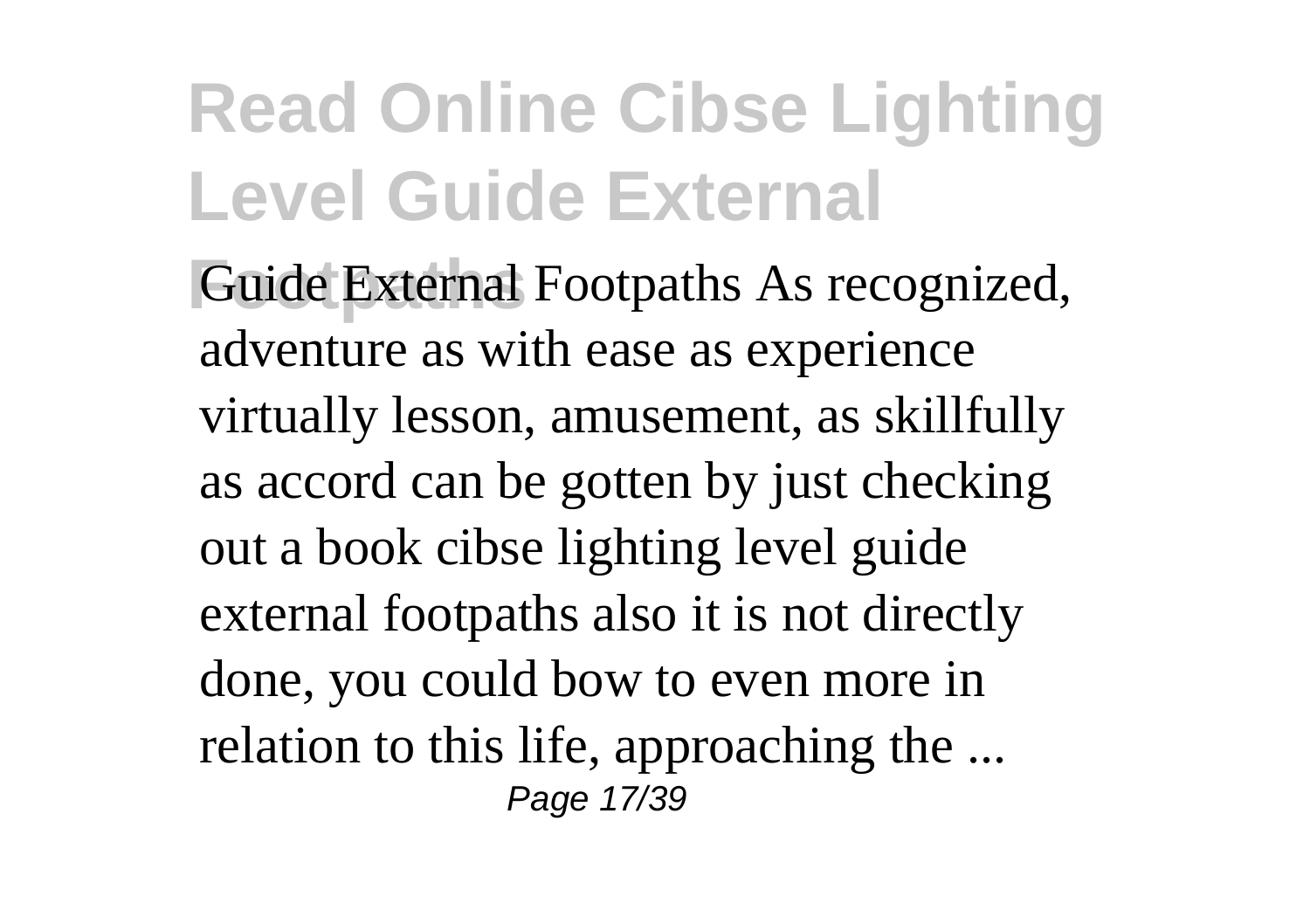Cibse Lighting Level Guide External Footpaths

2.3 Area lighting 2.4 Amenity lighting 2.5 Landscape lighting 2.6 Facade lighting 2.7 Security lighting 2.8 Roadways 2.9 Vision 2.10 Video walls, streaming onto building Page 18/39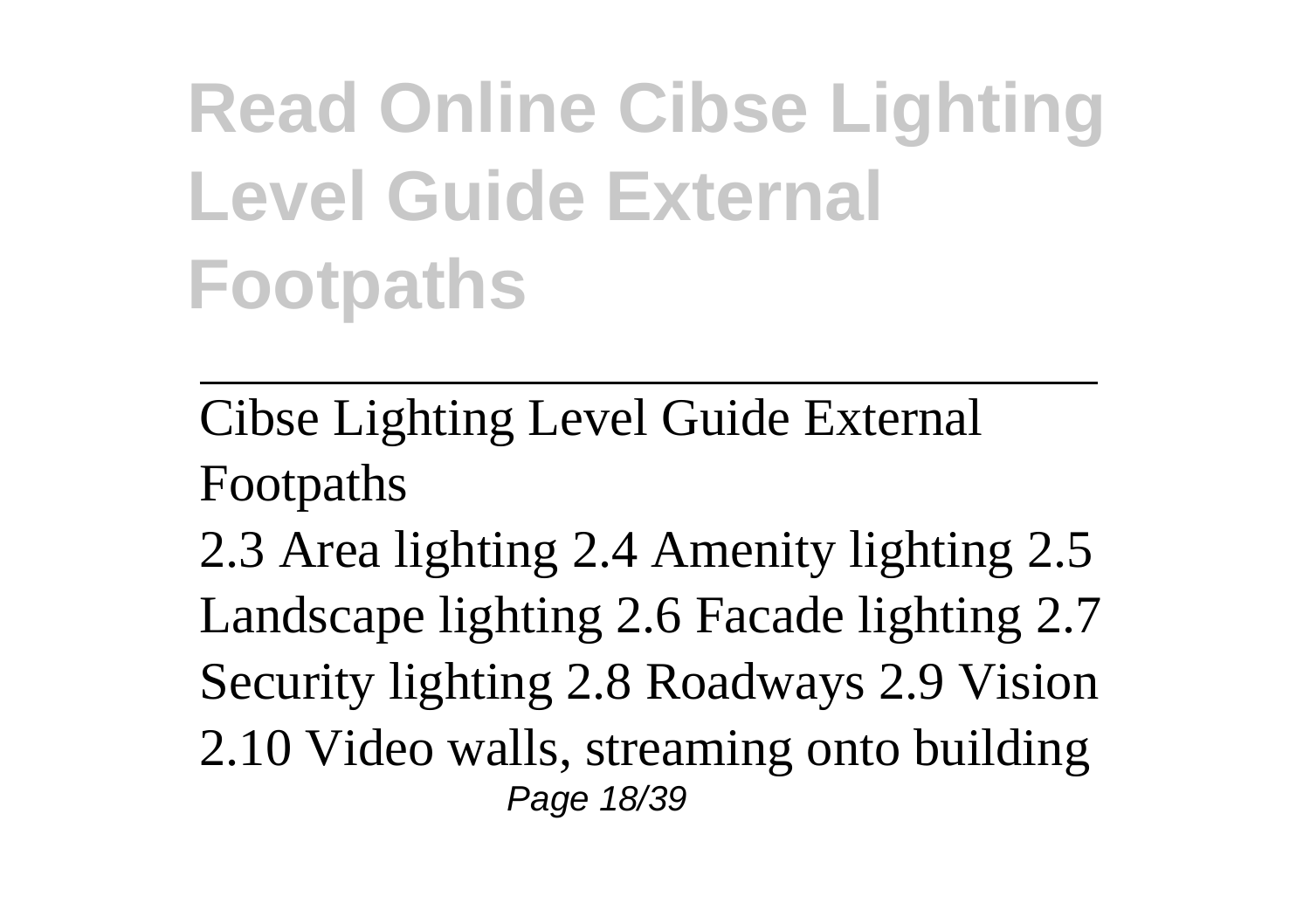facades 2.11 Digital advertising signs 2.12 Presentation of lighting concepts and lighting software 2.13 Equipment – offgrid systems 2.14 Luminaires 2.15 Light sources

CIBSE - Building Services Knowledge Page 19/39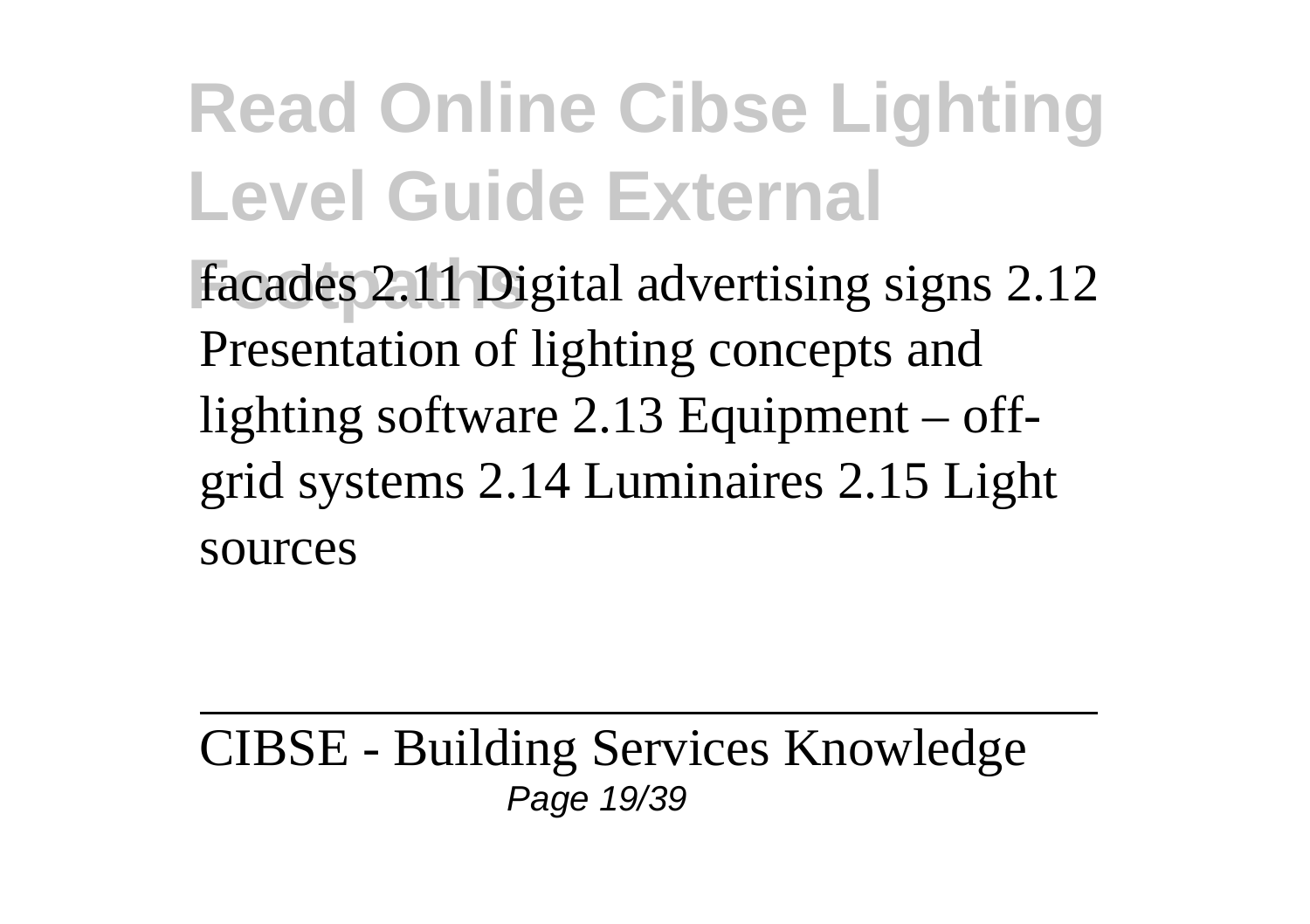**Recommended Lighting Level; Loading** Bays: 150 lux: Large Item Storage: 100 lux: Small Item Storage: 200 lux: Warehouse, Bulk Storage: 100 lux: Packing & Despatch: 300 lux: Unpacking & Sorting: 200 lux: Offices: 500 lux: Counter Area: 500 lux: Cold Storage: 300 lux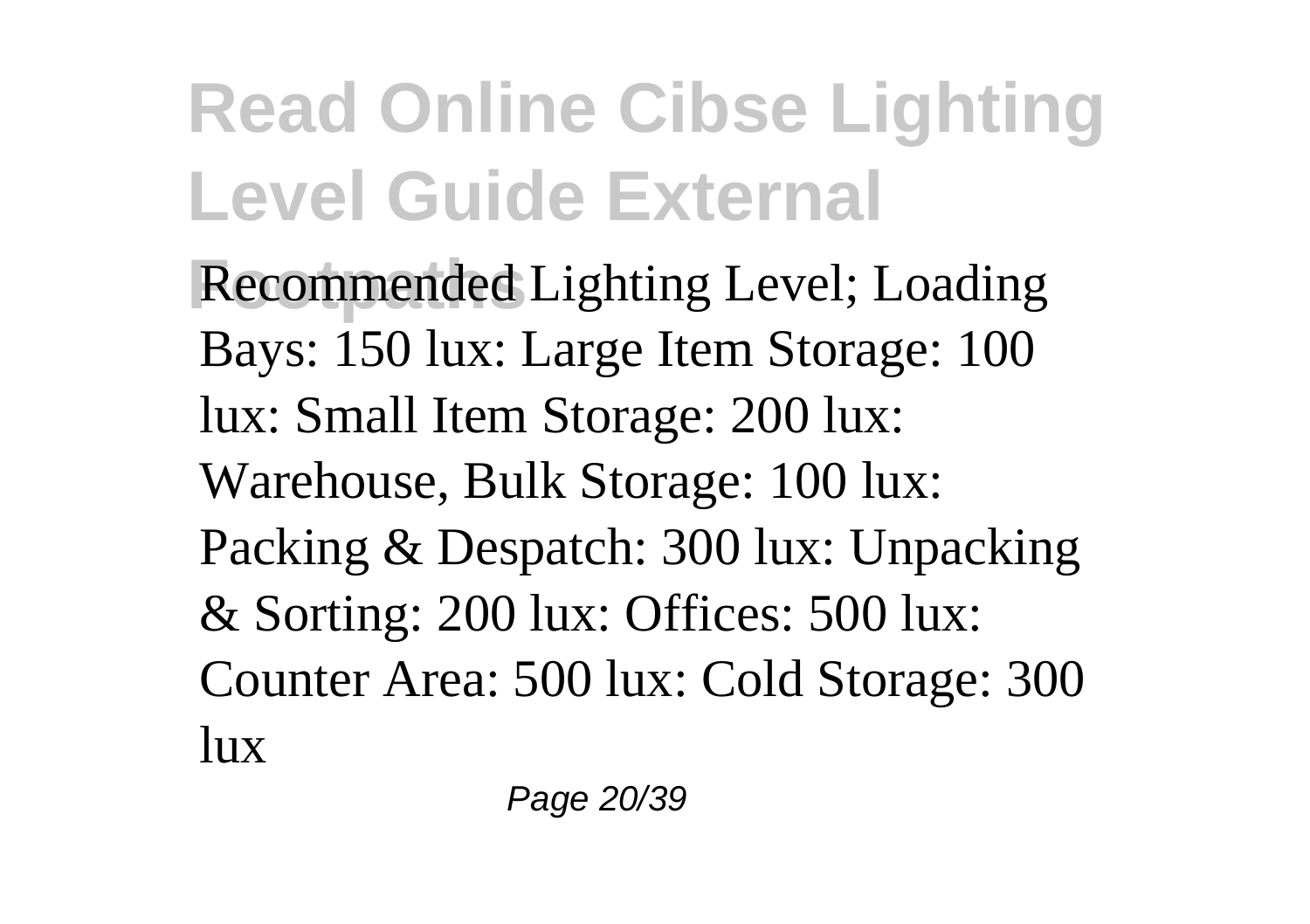CIBSE Recommended Lighting Levels | Lux Requirements 1.1 Scope of the guide 1.2 Arrangement of the guide 1.3 The functions of lighting 1.4 Terms used in this guide 2 Why lighting is important 2.1 Character and atmosphere Page 21/39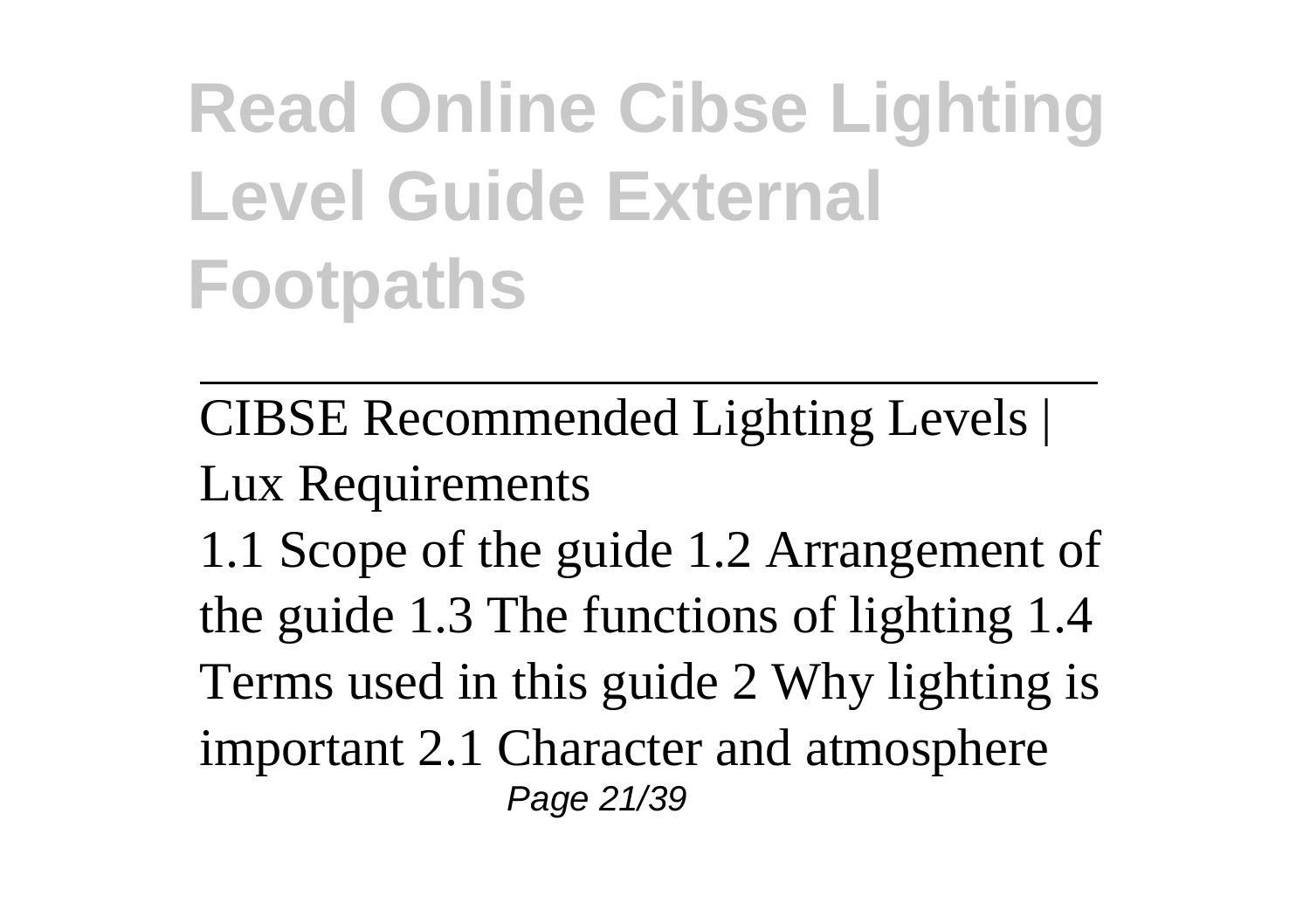**Following 2.2 Lighting and decoration 2.3 Daylight** 2.4 Colour rendering and colour temperature 2.5 Modelling, glare and sparkle 2.6 Choice of lamps 3 Lighting design: interior

CIBSE - Building Services Knowledge Page 22/39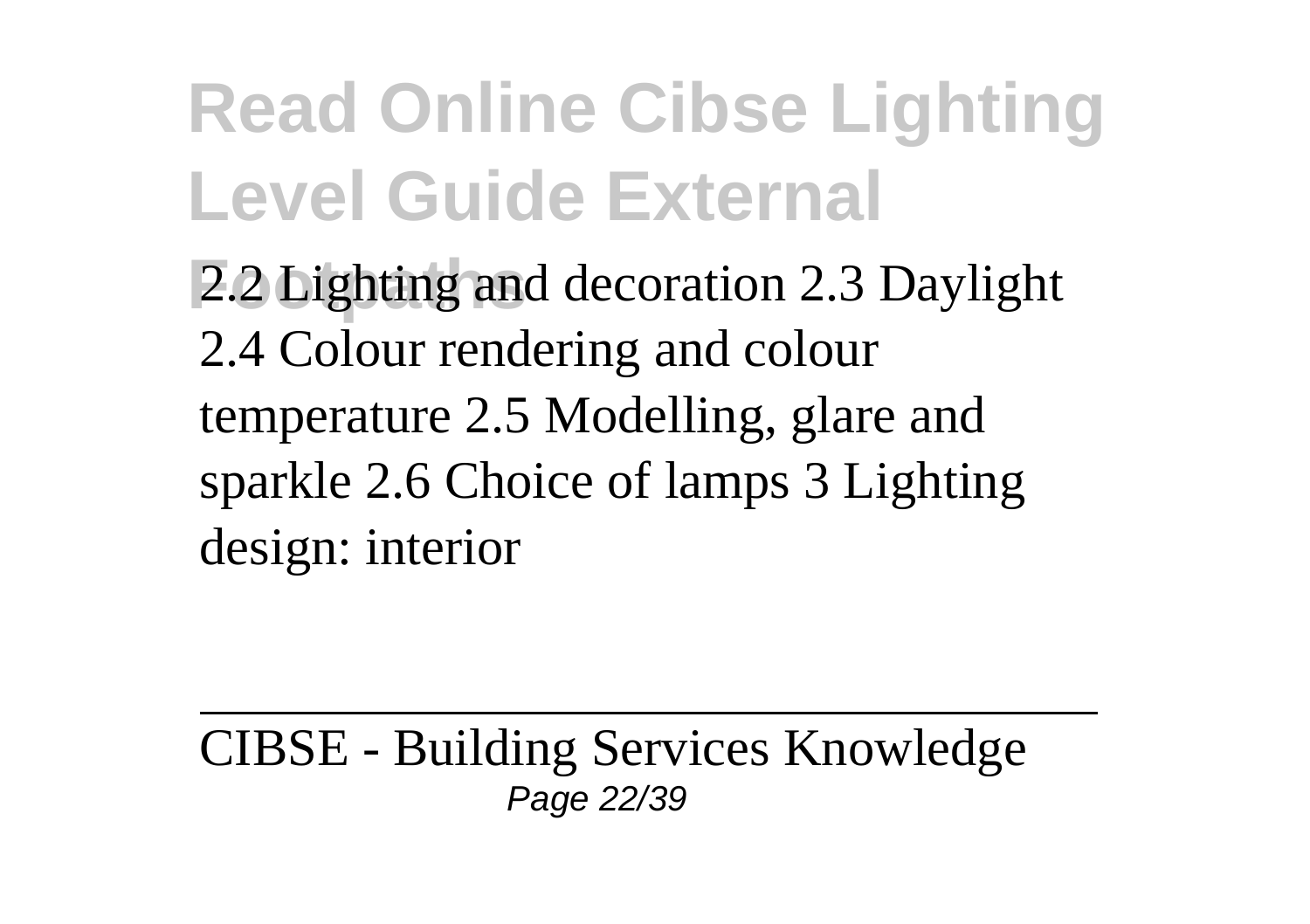**Following** 3.5 Trees, shrubs and hedges should be trimmed regularly where adjacent to footpaths. 3.6 Where a building has projections onto a path, pedestrians need to be protected ... 3.11 External lighting levels should be adequate to mitigate and aid those with impaired vision in line with CIBSE Guidelines and section 9 - Page 23/39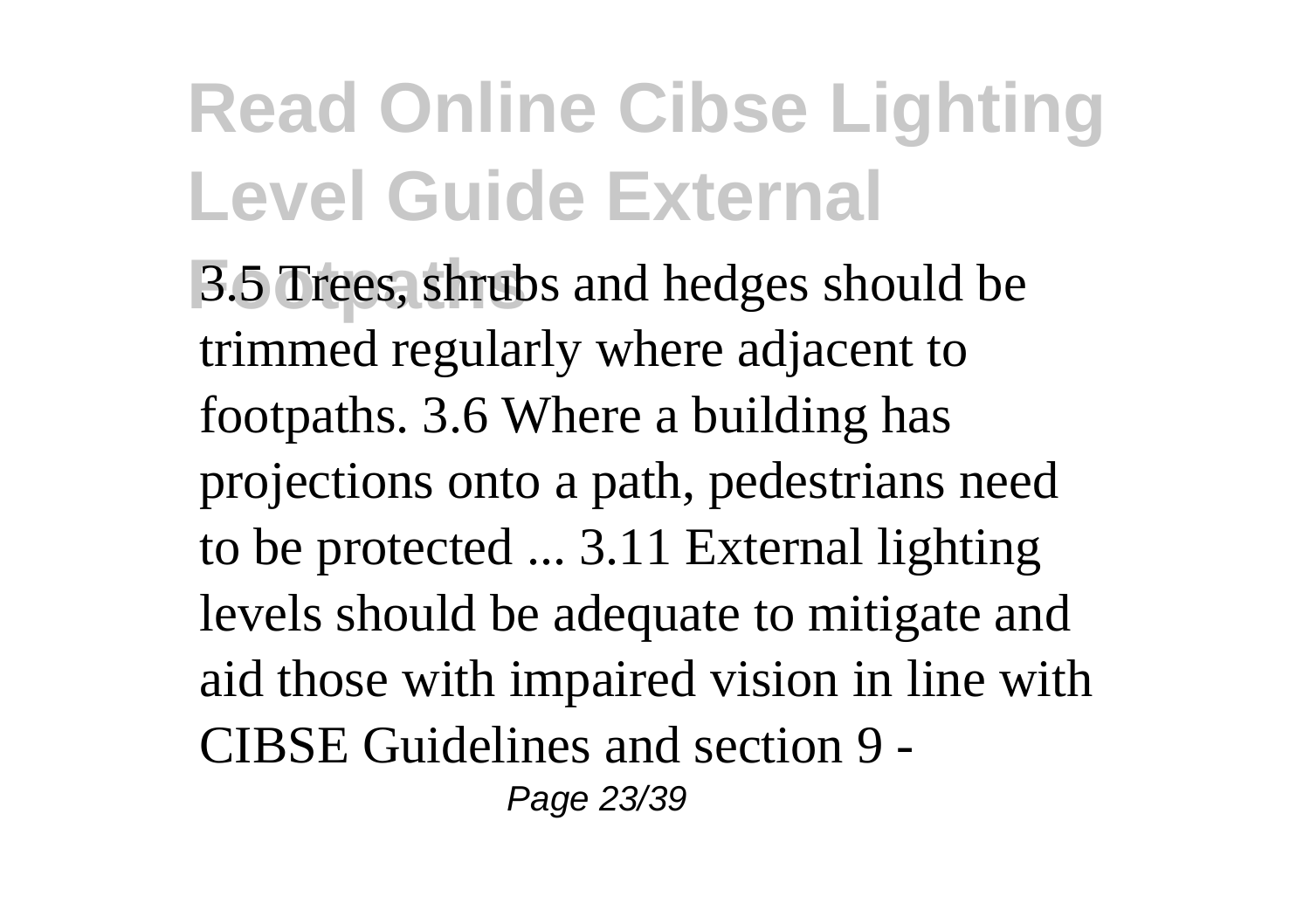#### **Read Online Cibse Lighting Level Guide External Eightingaths**

cibse lighting level guide external footpaths - Free ...

2.8 Emergency lighting. 2.9 Surveillance lighting. 2.10 Planning requirements. 2.11 Definitions of playing areas. 2.12 Safety Page 24/39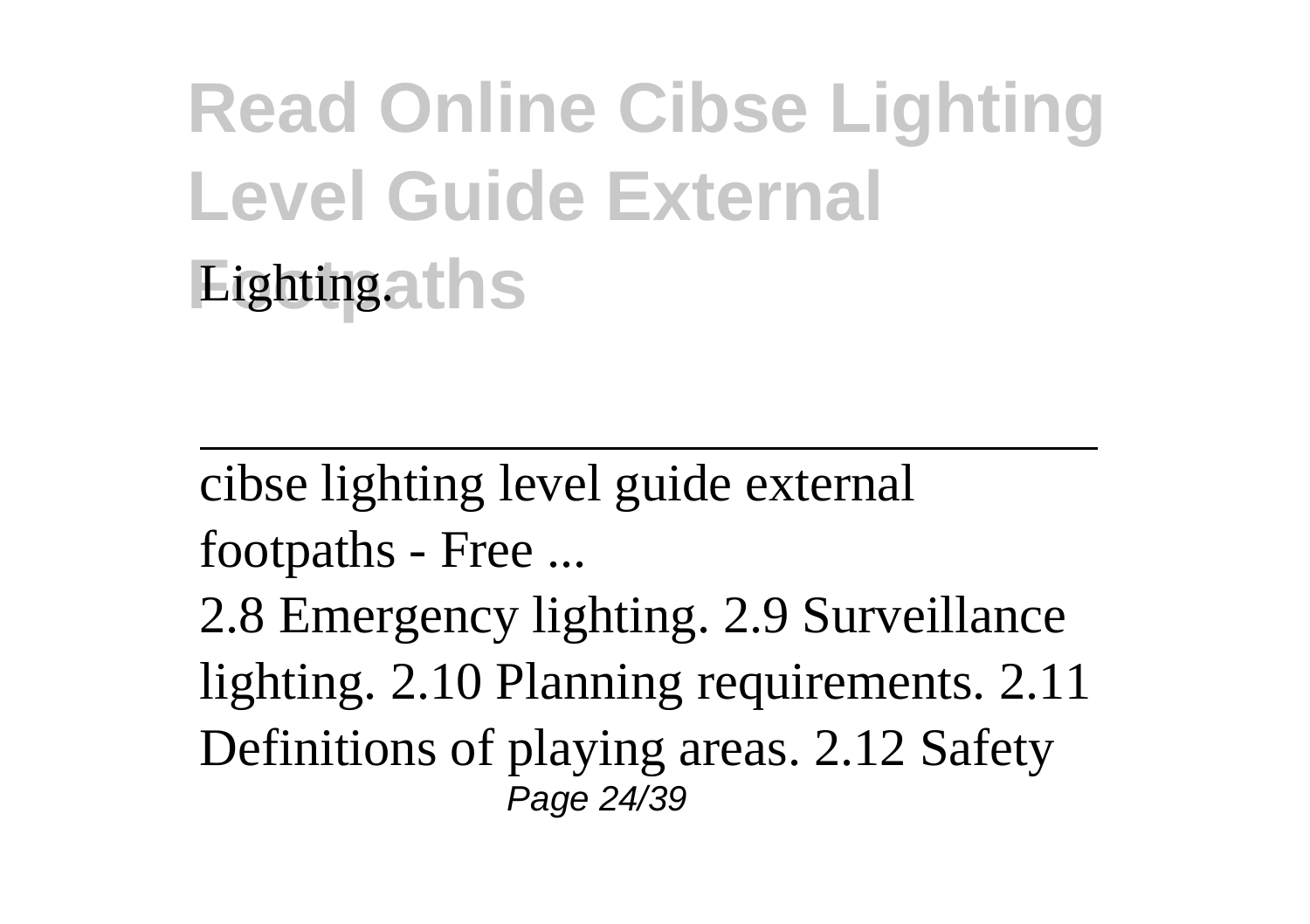and protection of luminaries. 3 Specific sports. 3.1 Archery ranges. 3.2 Athletics. 3.3 Badminton (indoor) 3.4 Baseball. 3.5 Basketball. 3.6 Bowls (indoor) 3.7 Bowls (outdoor) 3.8 Bowling (nine or ten pin) 3.9 Boxing. 3 ...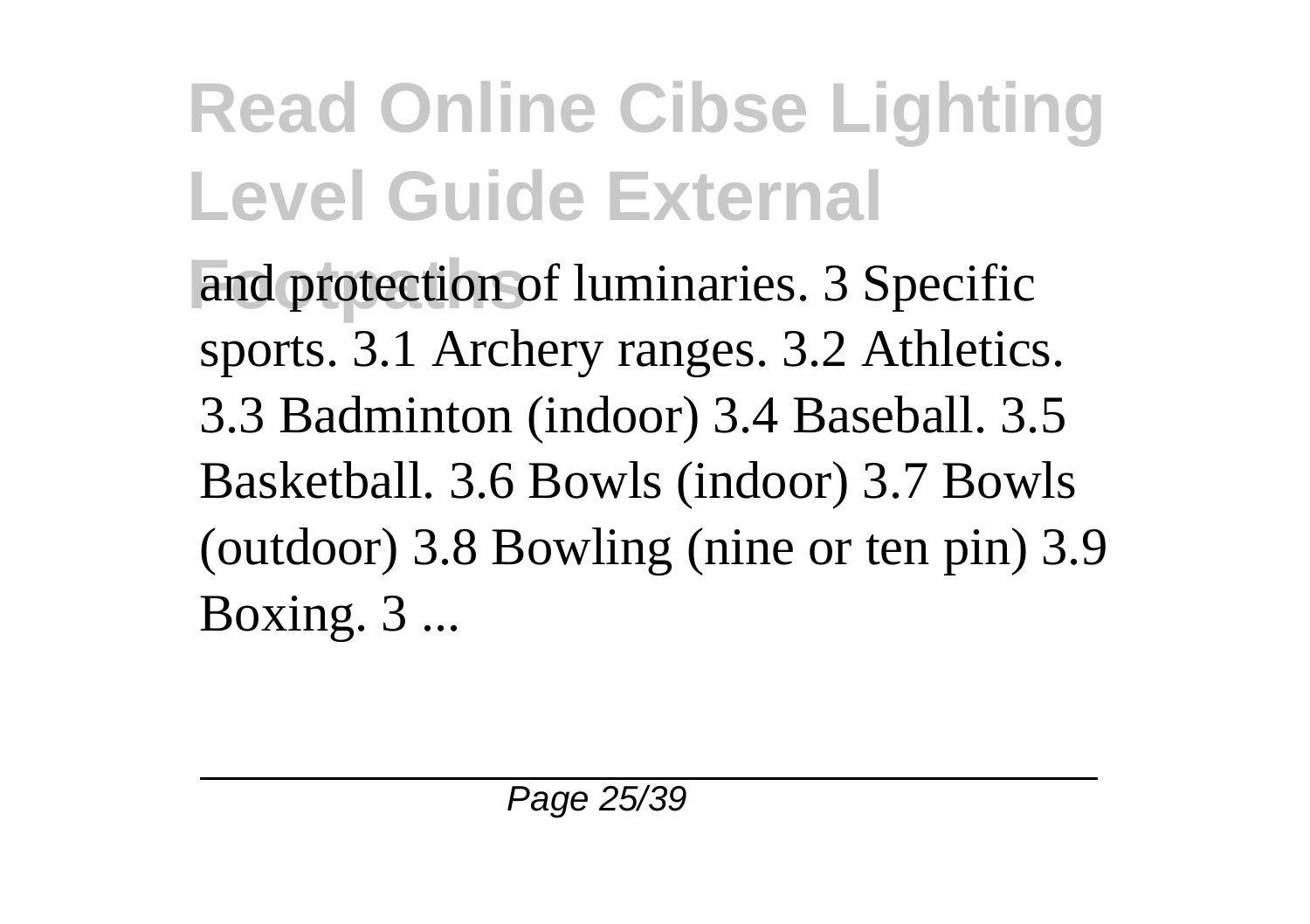**CIBSE - Building Services Knowledge** LG02: Lighting for healthcare premises (2019) This new edition of the Lighting Guide LG2: Lighting for healthcare premises replaces the 2008 edition. This new edition has been produced to ensure that our guidance is up-to-date with modern lighting practice and to illustrate Page 26/39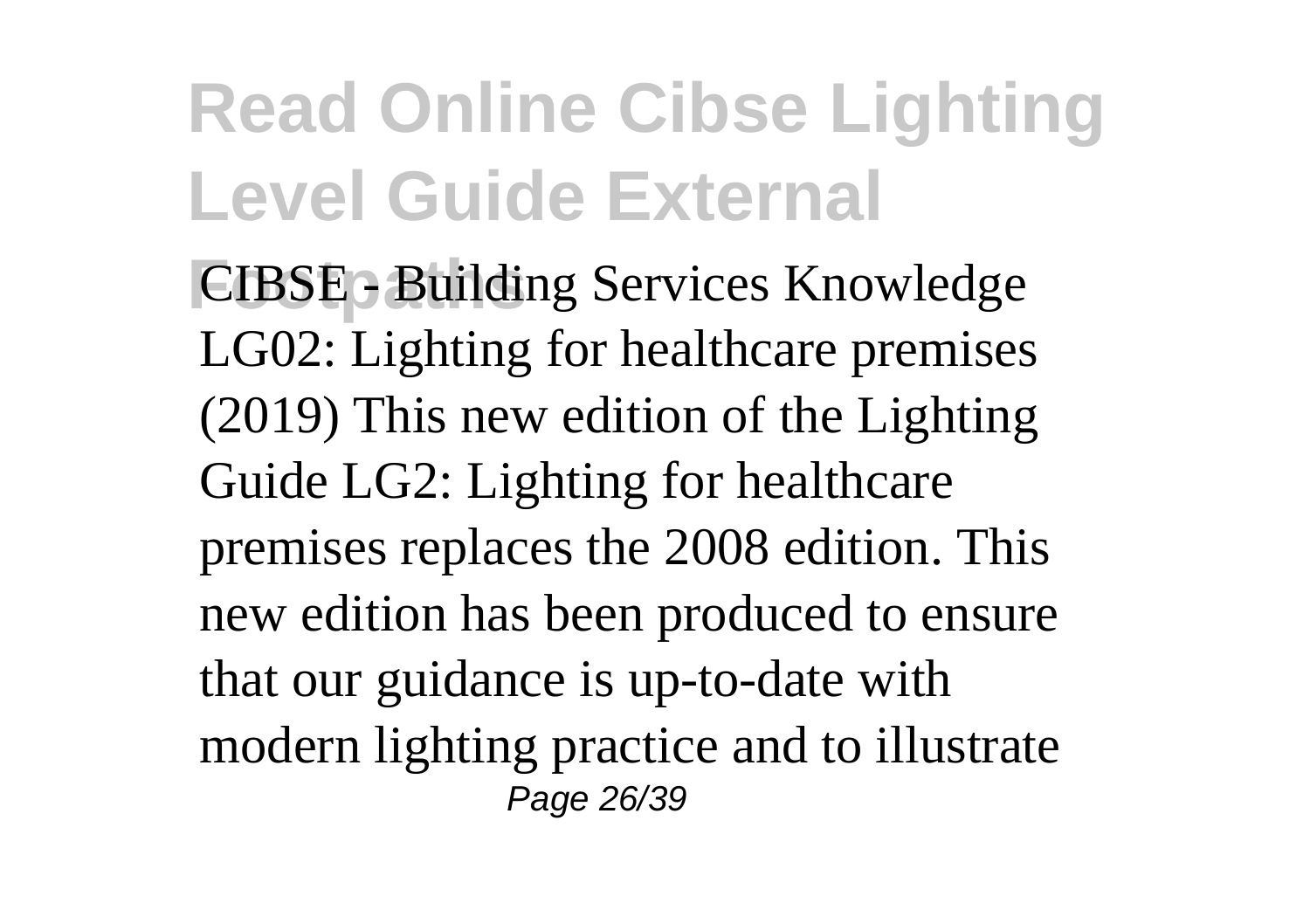varying ways of lighting the modern hospital environment.

CIBSE - Building Services Knowledge The Chartered Institution of Building Services Engineers (CIBSE) prescribe average and minimum lighting levels. It is Page 27/39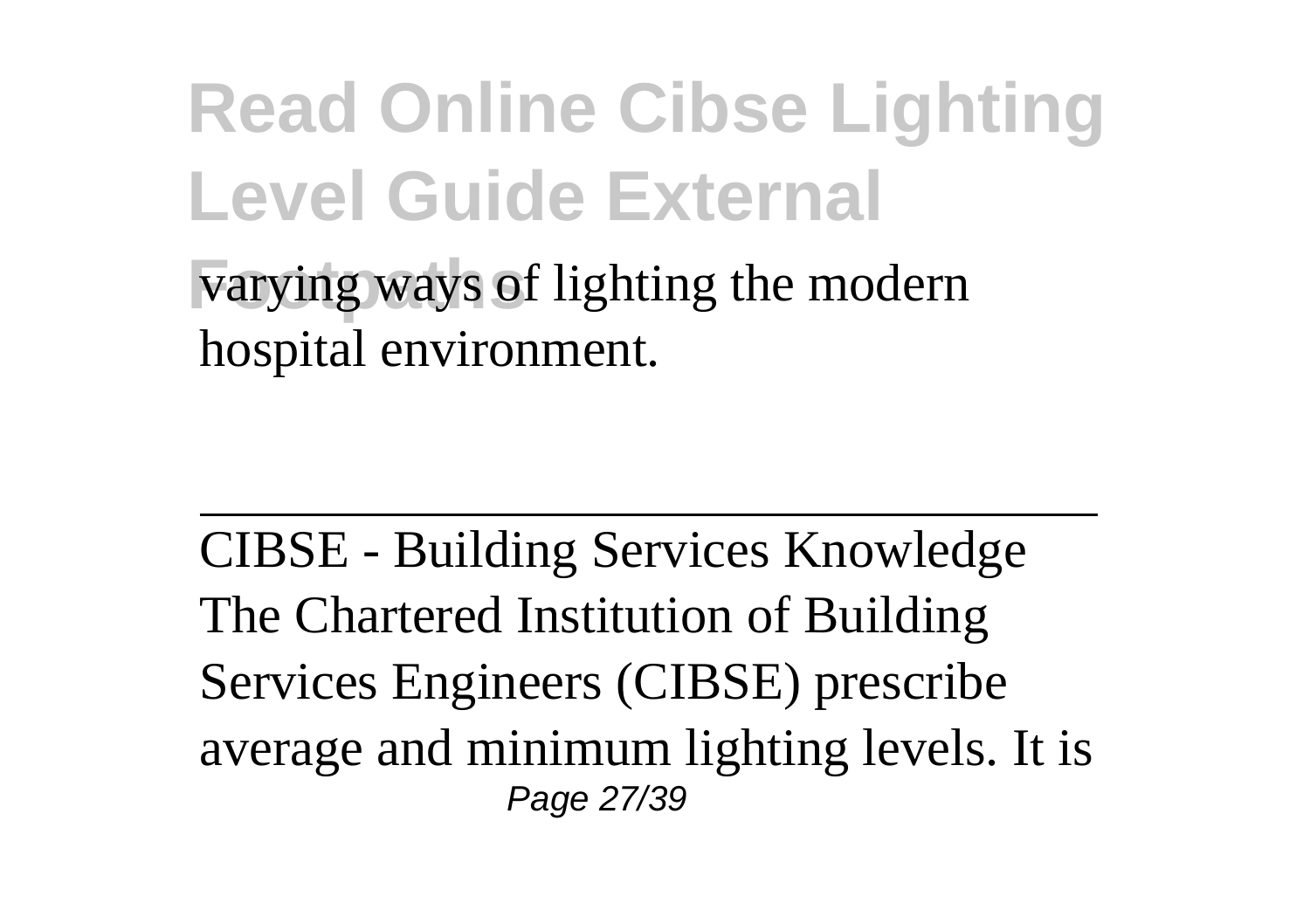also important not to over light, to control energy consumption and avoid light...

Lighting The Outdoor Environment - Hertfordshire recommended lux levels by CIBSE (Chartered Institute of Building Services Page 28/39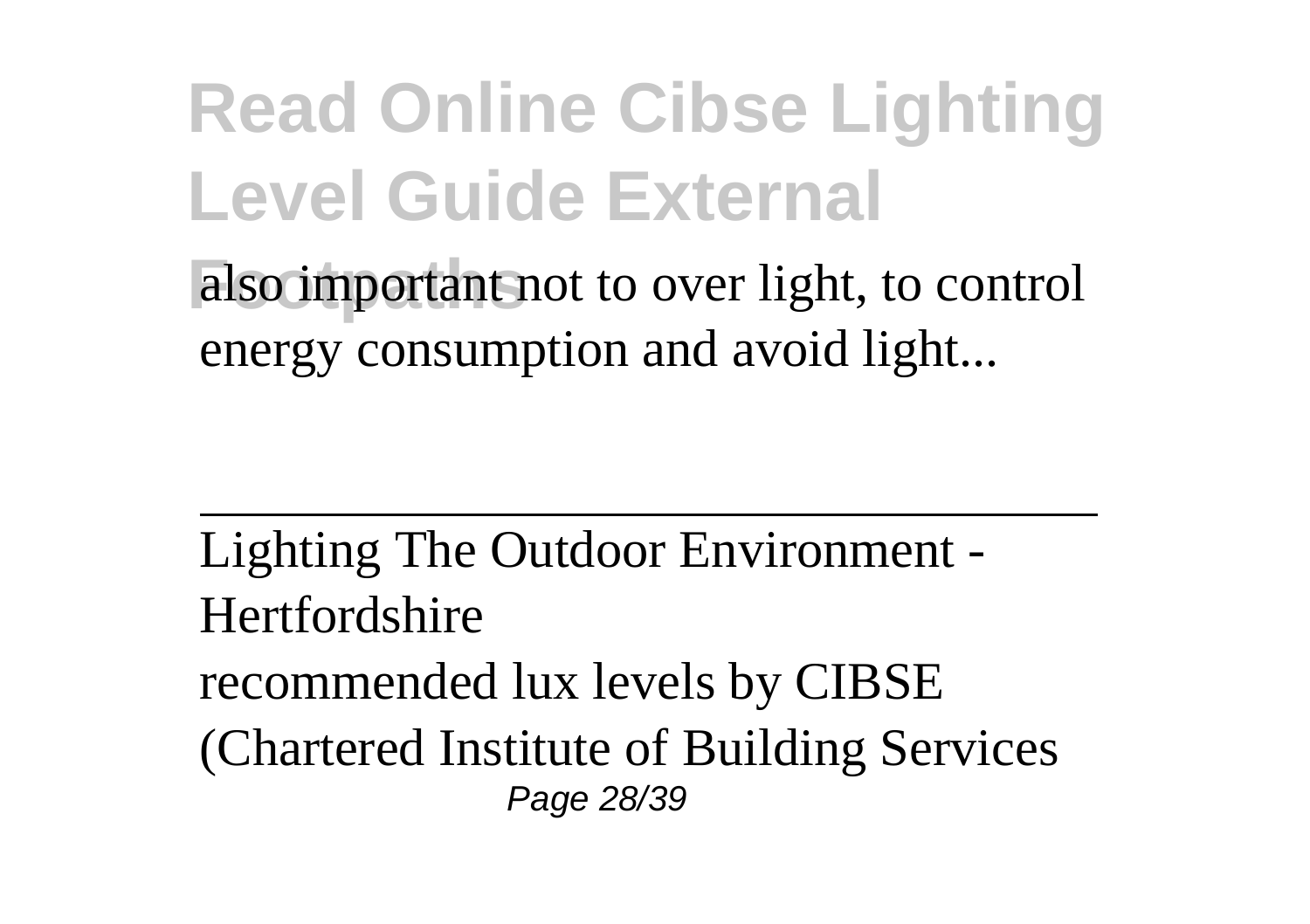Engineers) and the code for interior lighting. Tables are for guidance only. Domestic Suggested Lux Level Retail Suggested Lux Level General lighting 120 Sales area 300 Kitchen 250 Till area 500 Bedrooms 120 Wrapper table 500 Sewing room 500 Dressing rooms 300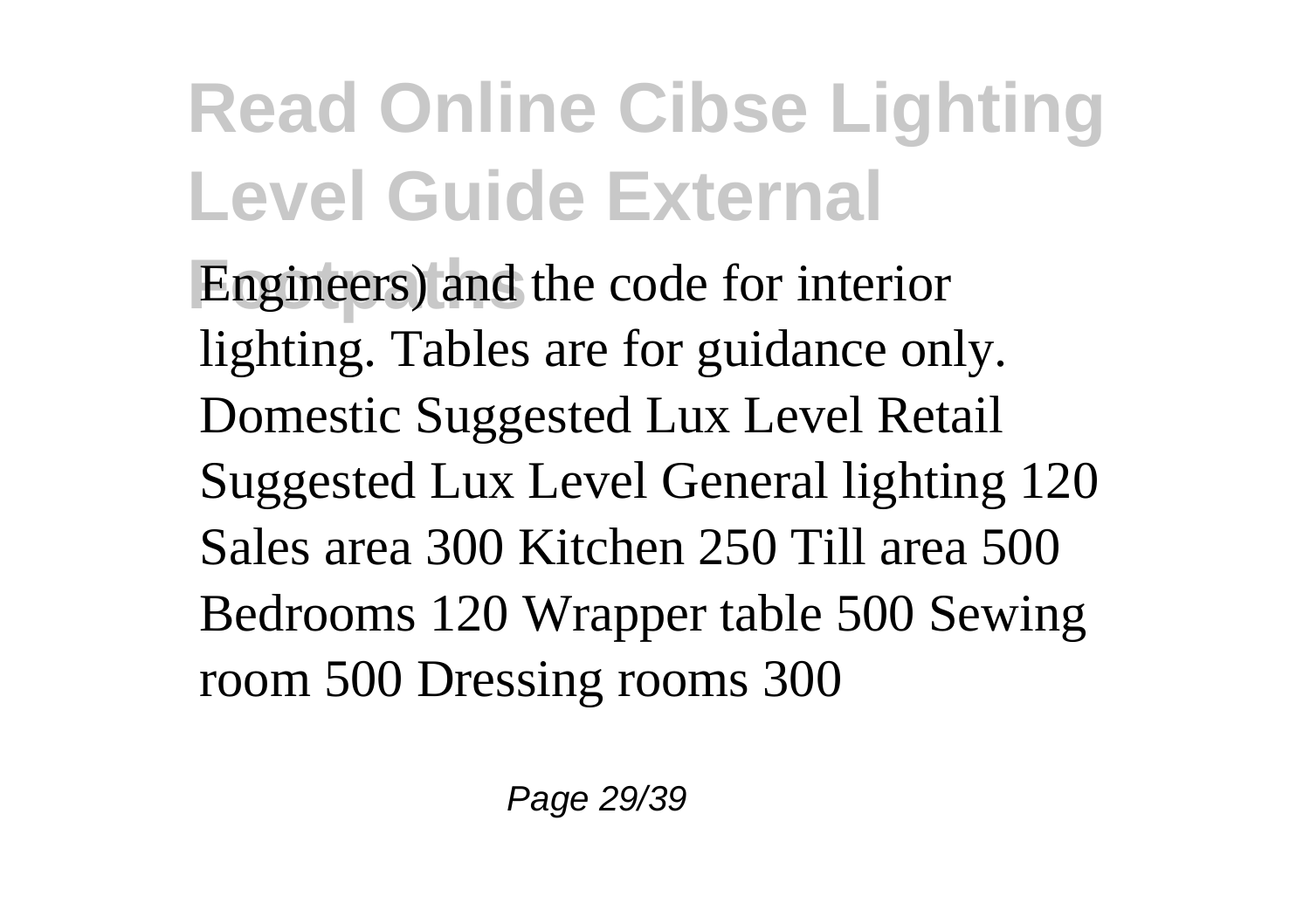Recommended Lux Levels - Recon Electrical Ltd External Illumination (lux) Levels. The external illumination levels will be as defined by CfSH, BREEAM and CIBSE/SLL and ILE Lighting Guides: • Walkways exclusively for Pedestrians, 5 Page 30/39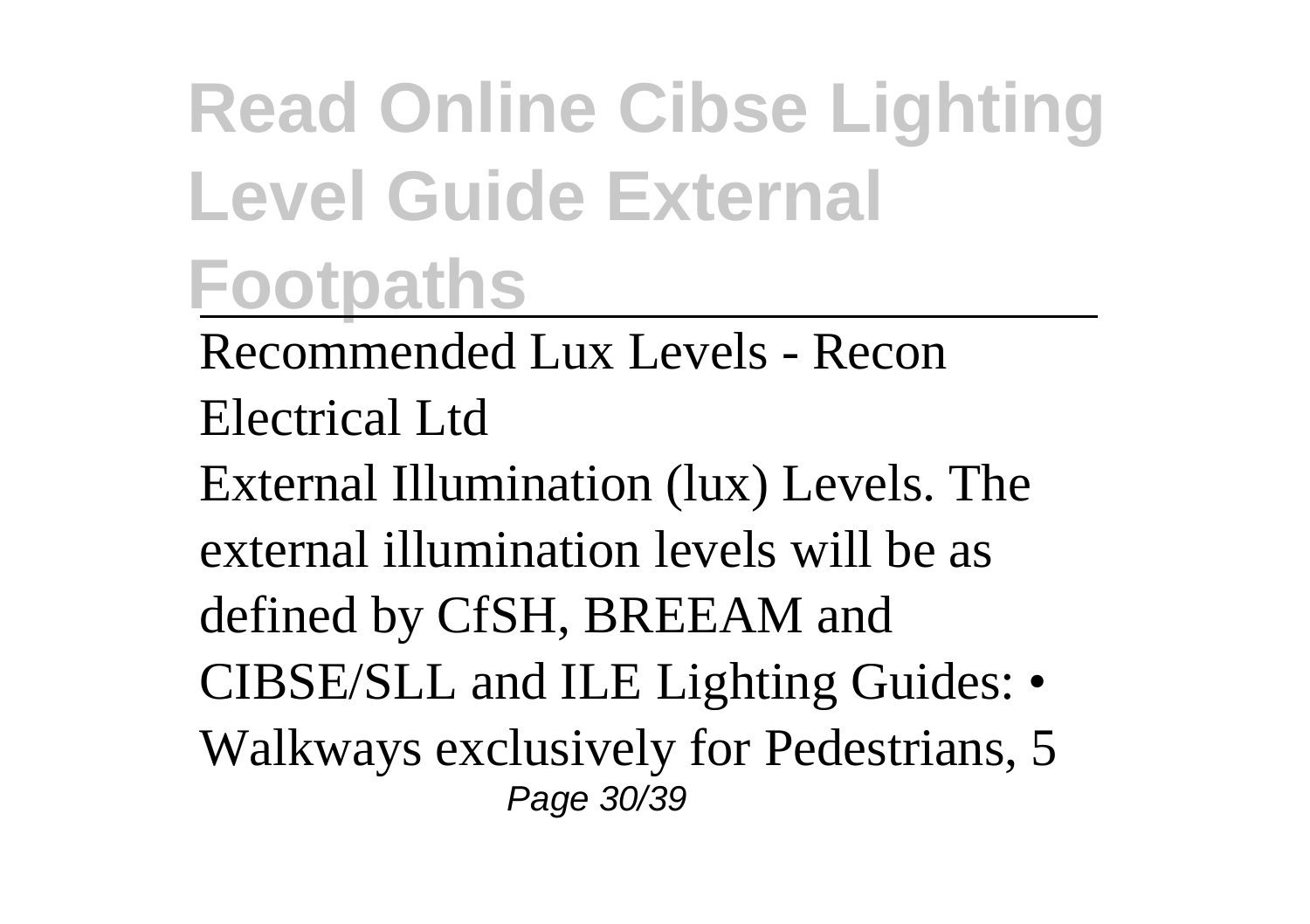External Lighting Strategy External Lighting Requirements The main changes in BS 5266 are the introduction of two new levels of emergency lighting – emergency safety Page 31/39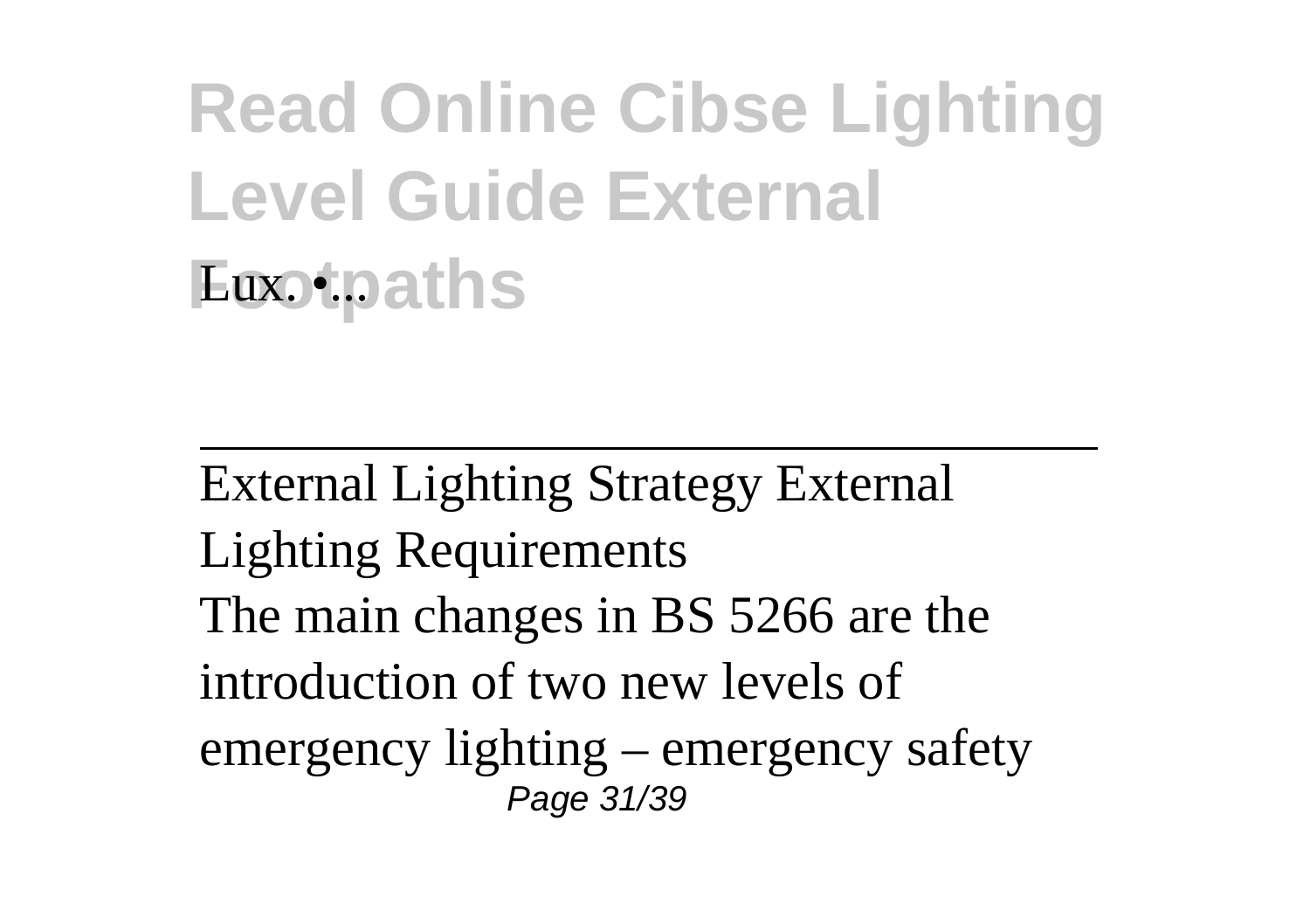**Fighting and standby lighting. These have** been mentioned in BS EN 1838 Lighting applications – Emergency lighting and BS 5266, but the 2016 version of BS 5266 expands on this.

Emergency lighting standards – CIBSE Page 32/39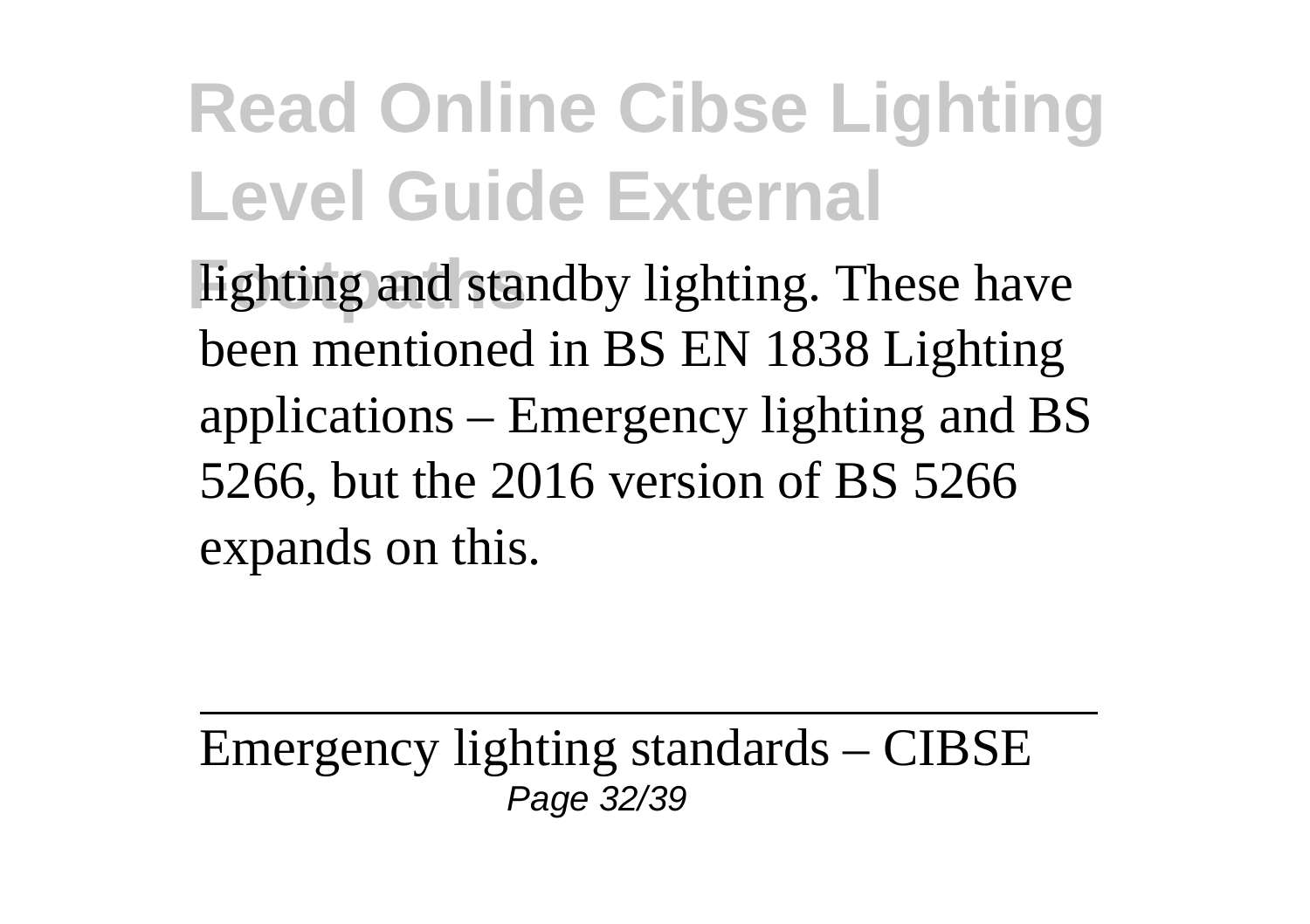#### **Footpaths** Journal

Glamox is a leading supplier of lighting solutions to the professional building market, offering complete product ranges for schools, healthcare facilities, commercial and industrial buildings, retail facilities, hotels and restaurants.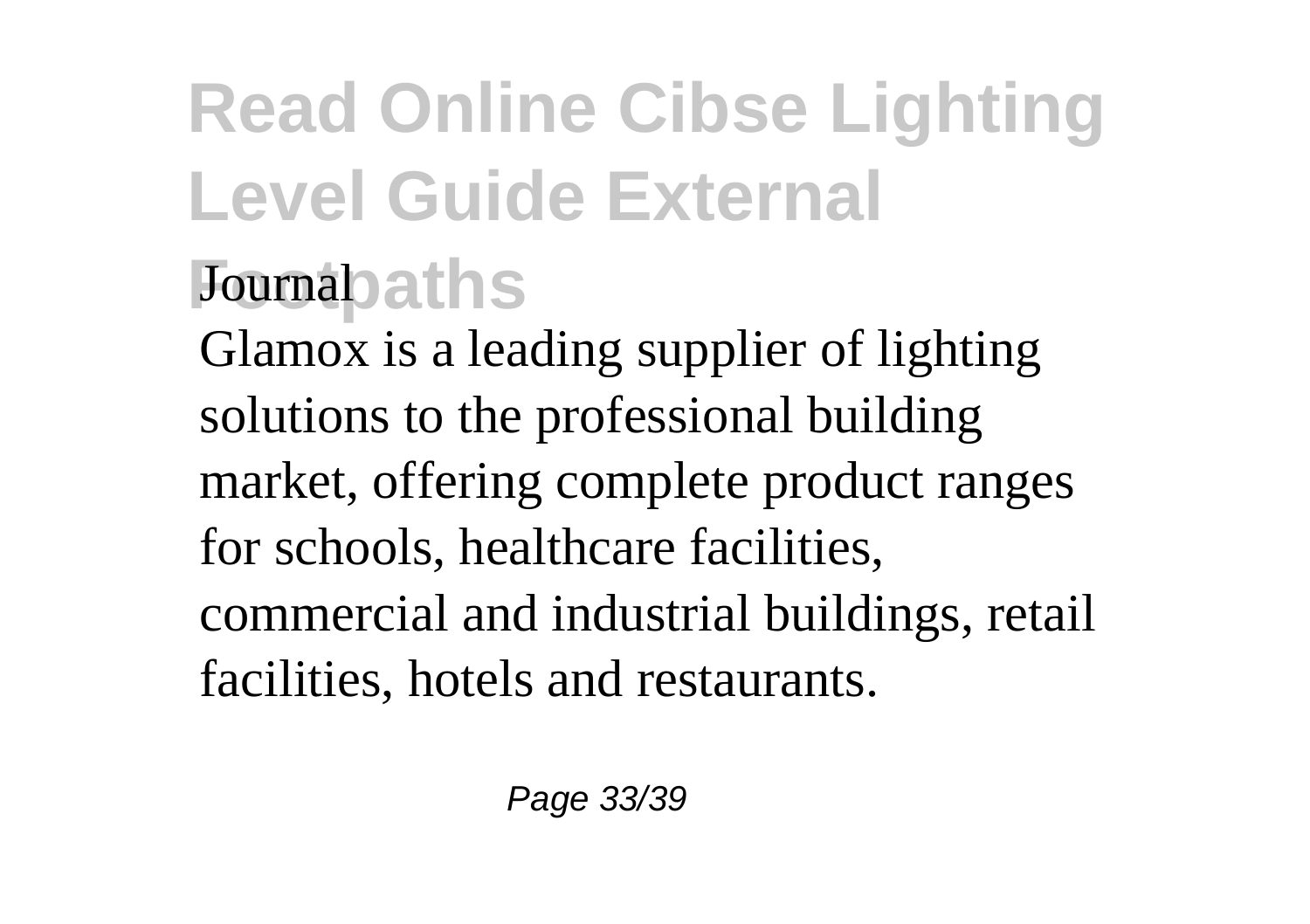Glamox - Glamox - Lighting solutions for schools ...

• DEER level C (statutory minimum): 45–59 luminaire lumens per circuit watt inclusive • DEER level B (best practice): 60–65 luminaire lumens per circuit watt inclusive • DEER level A (exemplary): 66 Page 34/39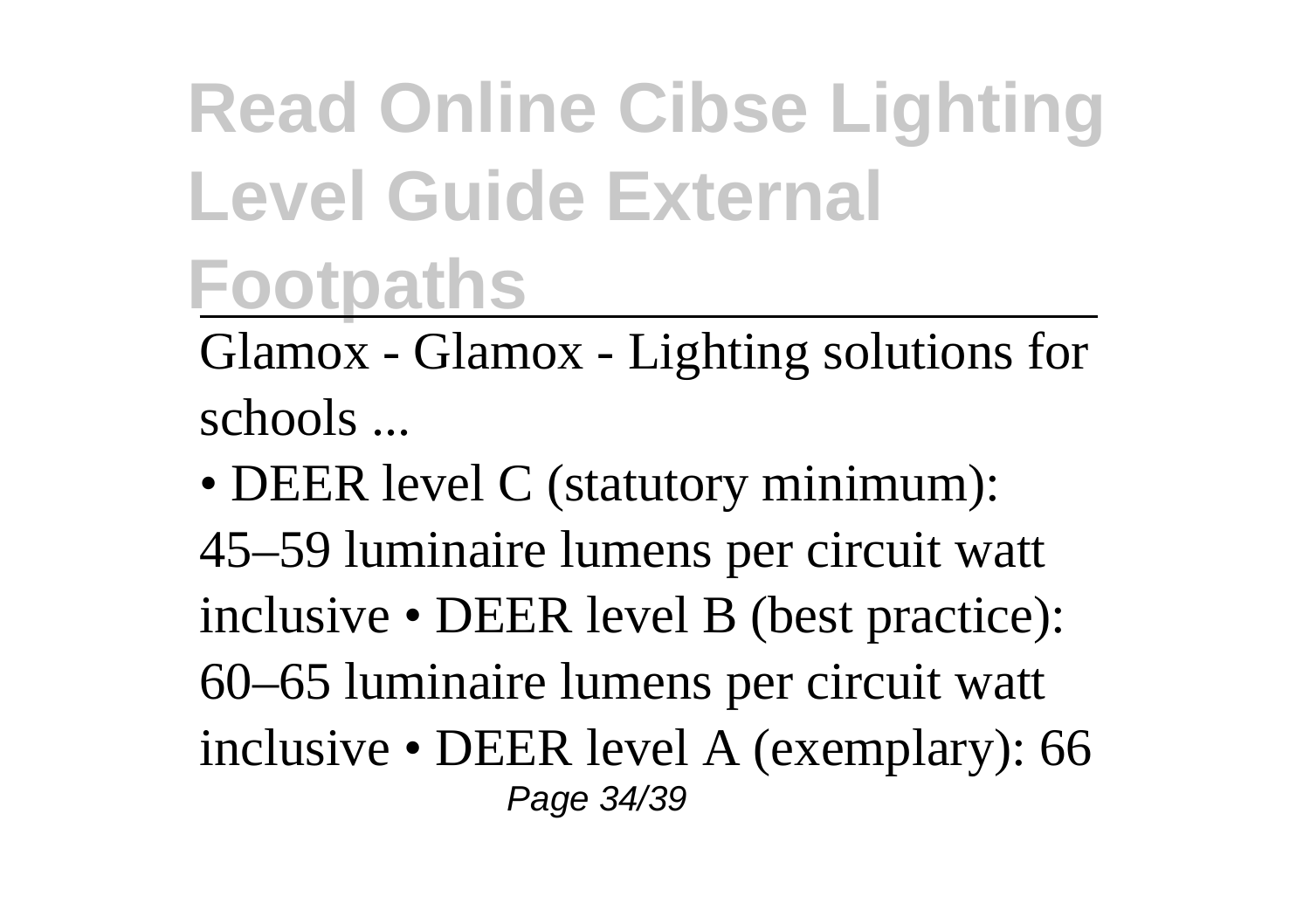and above luminaire lumens per circuit watt.

CIBSE's new guide to hospital lighting design published ...

LG 3. CIBSE Lighting Guide 3: Visual Environment for Display Screen Use is Page 35/39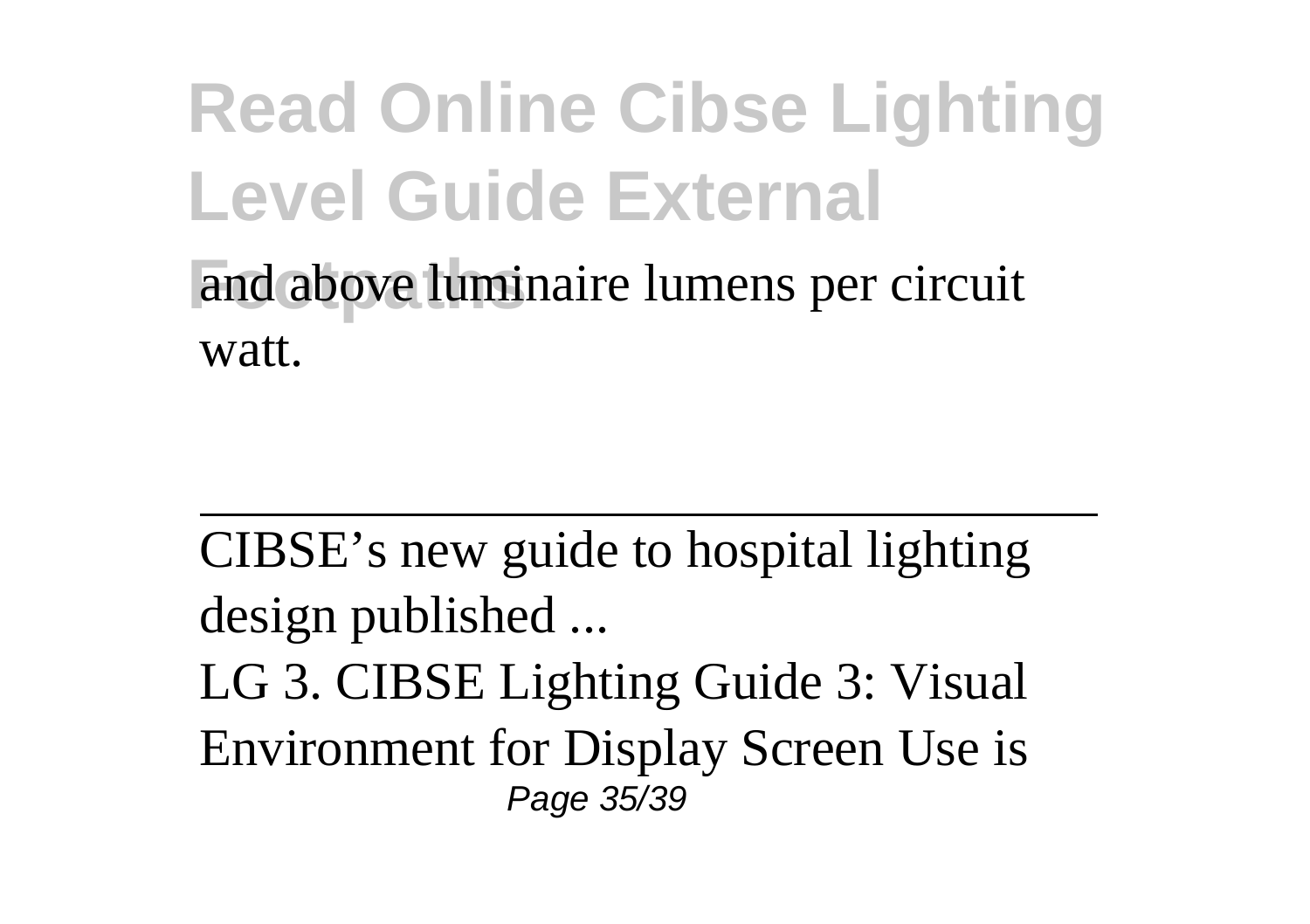**part of the Occupational Health & Safety** Information Service's online subscription. Bringing you a comprehensive selection of legislation, regulations, guidance, standards, including BSI and best practice which is updated daily, you can find documents on a wide range of subject areas such as Food & Drink, Page 36/39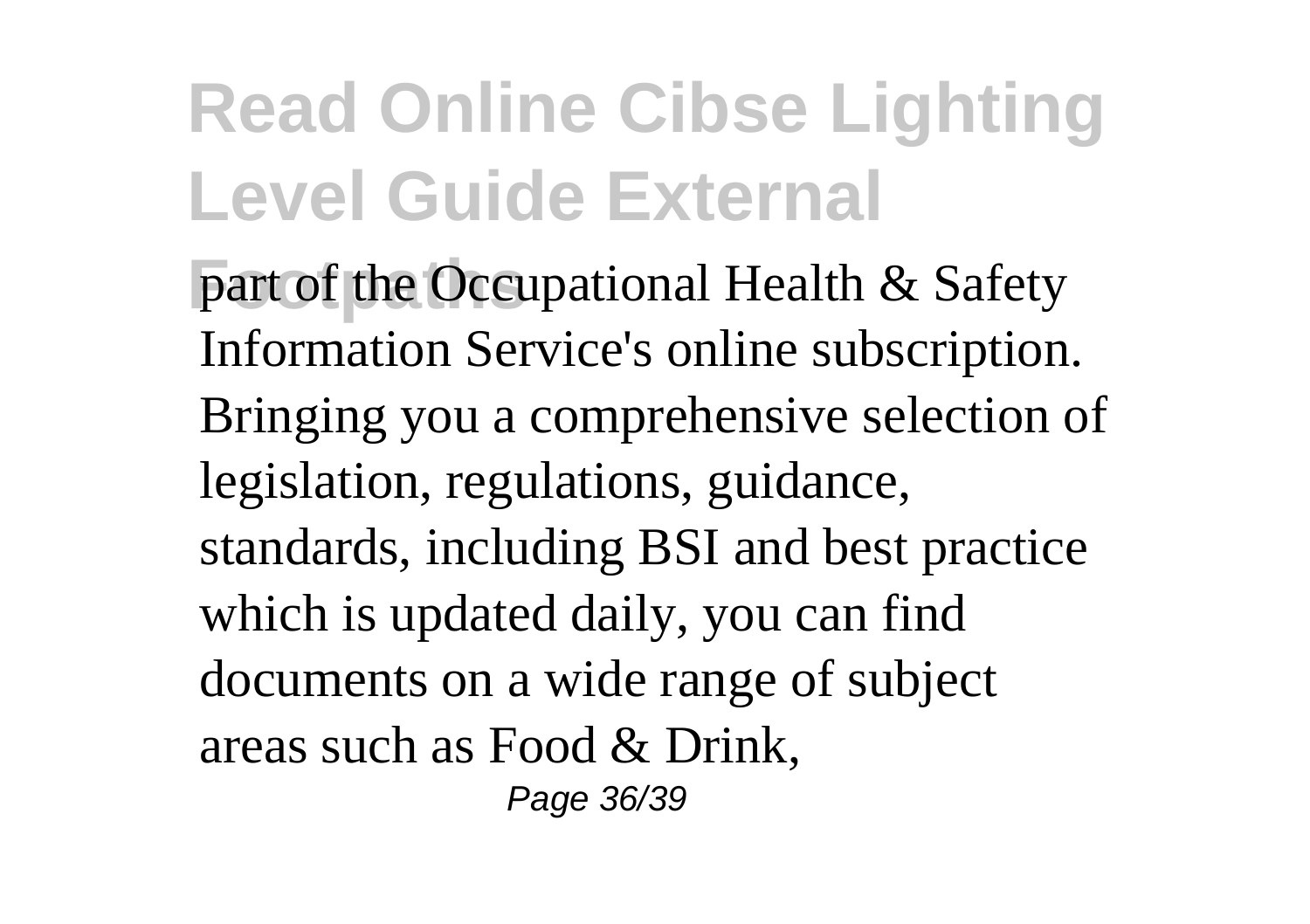**Footpaths** Environmental Health, Environmental Management, Fire & Offshore Safety.

LG 3 CIBSE Lighting Guide 3: Visual Environment for ...

The CIBSE Lighting Guide 4 2006and BS EN 12193:2007give general Page 37/39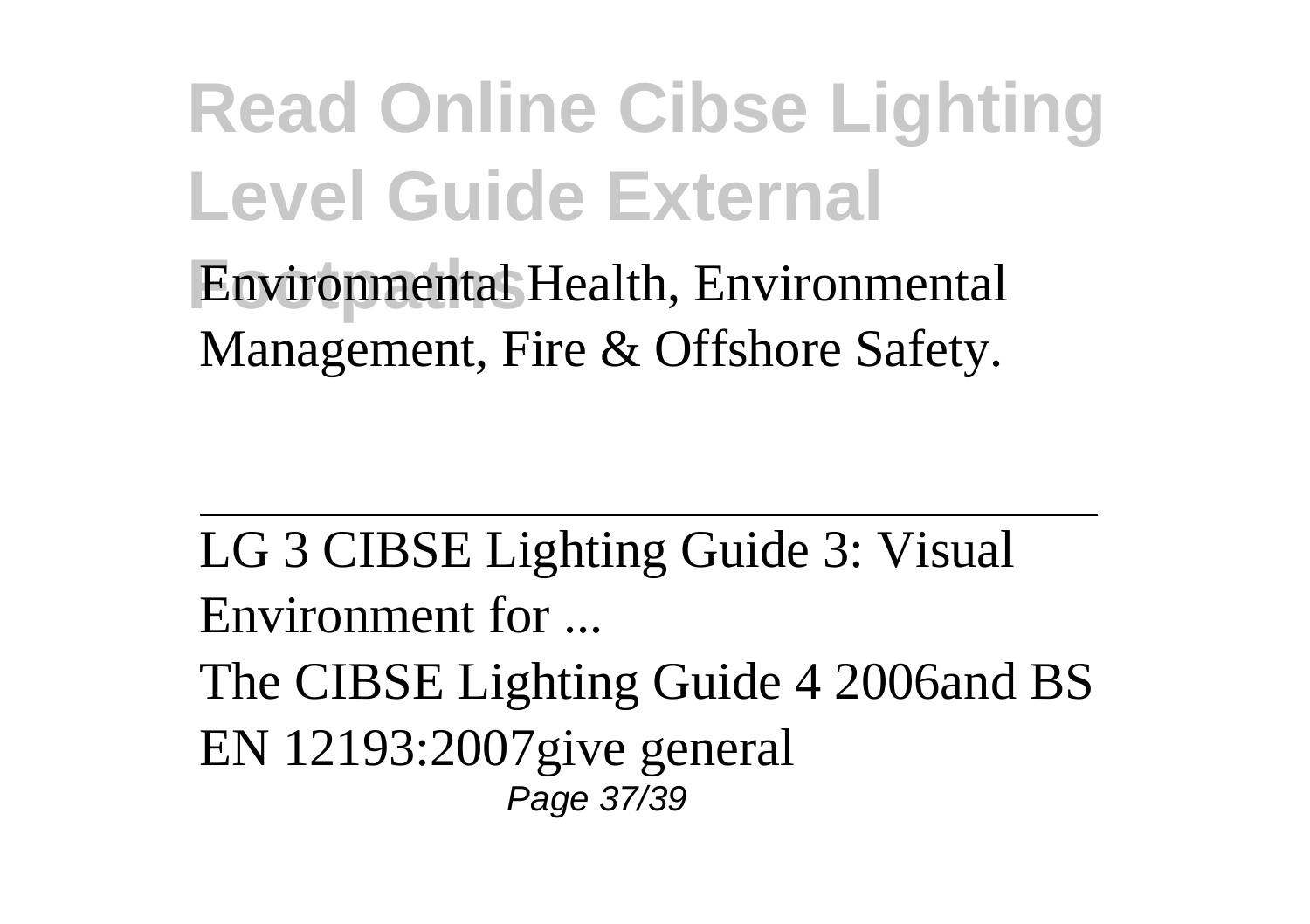recommendations for the range of lighting standards. However, it should be noted that in some cases, these differ from the requirements of the NGBs requirements as noted in Appendices 3 and 4.